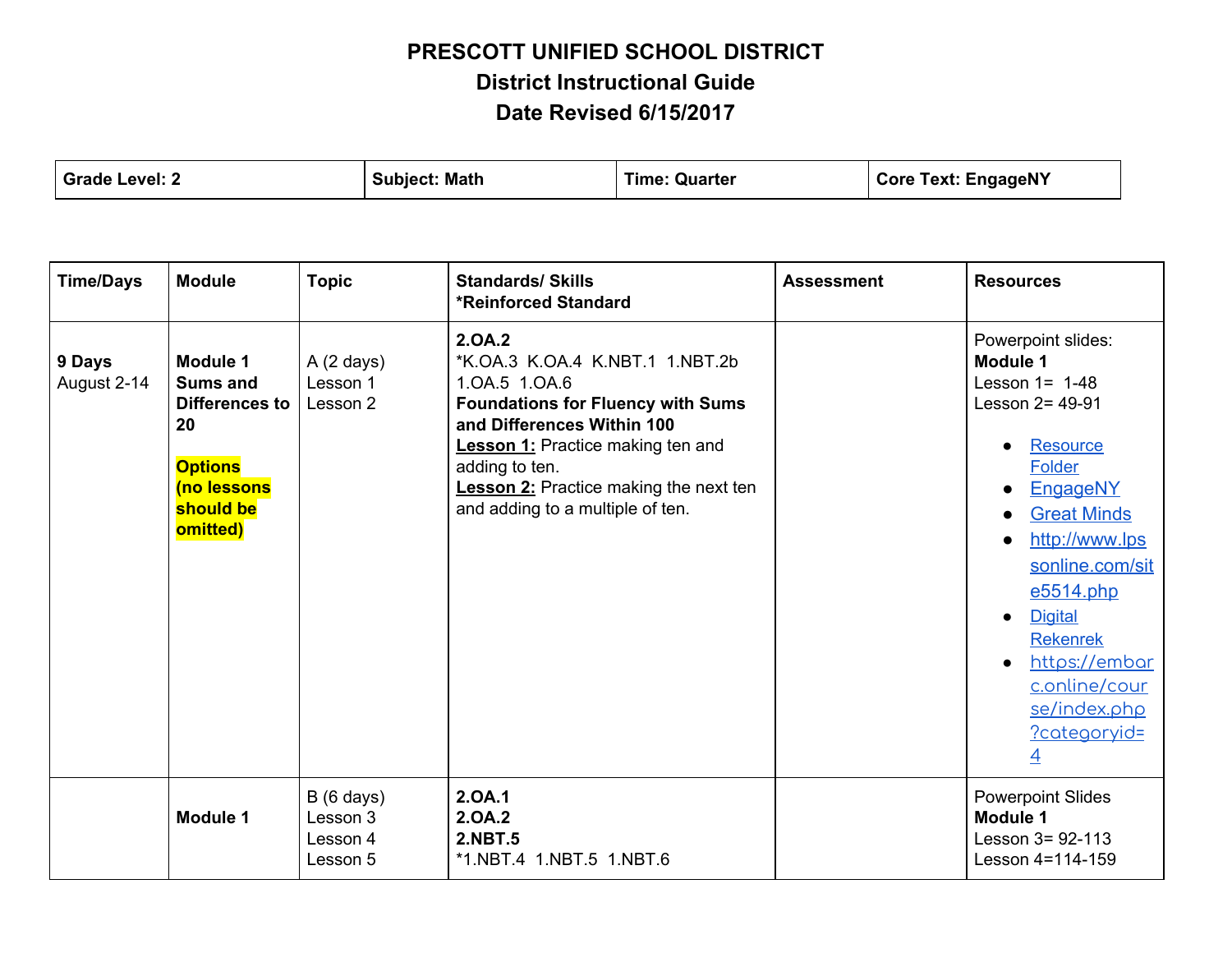| <b>Grade Level: 2</b>              |                                                                                                                                                                                   |                                               | <b>Subject: Math</b> |                                                                                                                                                                                                                                                                                                                                                                                | <b>Time: Quarter</b> |                                           | <b>Core Text: EngageNY</b> |                                                                                                                                                                                                                        |  |
|------------------------------------|-----------------------------------------------------------------------------------------------------------------------------------------------------------------------------------|-----------------------------------------------|----------------------|--------------------------------------------------------------------------------------------------------------------------------------------------------------------------------------------------------------------------------------------------------------------------------------------------------------------------------------------------------------------------------|----------------------|-------------------------------------------|----------------------------|------------------------------------------------------------------------------------------------------------------------------------------------------------------------------------------------------------------------|--|
|                                    |                                                                                                                                                                                   |                                               |                      |                                                                                                                                                                                                                                                                                                                                                                                |                      |                                           |                            |                                                                                                                                                                                                                        |  |
|                                    |                                                                                                                                                                                   | Lesson 6<br>Lesson 7<br>Lesson 8              |                      | <b>Initiating Fluency with Addition and</b><br><b>Subtraction Within 100</b><br>Lesson 3: Add and subtract like units.<br>Lesson 4: Make a ten to add within 20.<br>Lesson 5: Make a ten to add within 100.<br><b>Lesson 6:</b> Subtract single-digit numbers<br>from multiples of 10 within 100.<br>Lesson 7: Take from ten within 20.<br>Lesson 8: Take from ten within 100. |                      |                                           |                            | Lesson 5=160-217<br>Lesson 6=218-290<br>Lesson 7= 291-311<br>Lesson 8=312-337                                                                                                                                          |  |
|                                    |                                                                                                                                                                                   | 1 Day                                         |                      |                                                                                                                                                                                                                                                                                                                                                                                |                      | <b>End-of-Module</b><br><b>Assessment</b> |                            |                                                                                                                                                                                                                        |  |
| 11 Days<br>August 15-<br>August 29 | <b>Module 2</b><br><b>Addition and</b><br><b>Subtraction</b><br>of Length<br><b>Units</b><br><b>Options</b><br><i><b>combine</b></i><br>lessons 2&3<br>and 4&5, omit<br>lesson 8) | A(3 days)<br>Lesson 1<br>Lesson 2<br>Lesson 3 |                      | 2.MD.1<br><b>Understand Concepts About the</b><br><b>Ruler</b><br>Lesson 1: Connect measurement with<br>physical units by using multiple copies of<br>the same physical unit to measure.<br>Lesson 2: Use iteration with one<br>physical unit to measure.<br><b>Lesson 3:</b> Apply concepts to create unit<br>rulers and measure lengths using unit<br>rulers.                |                      |                                           |                            | <b>Powerpoint Slides</b><br>Module 2<br>Lesson $1 = 1-32$<br>Lesson $2 = 33 - 85$<br>Lesson $3 = 86-113$<br>EngageNY<br><b>Great Minds</b><br>$\bullet$<br>http://www.lps<br>$\bullet$<br>sonline.com/sit<br>e5514.php |  |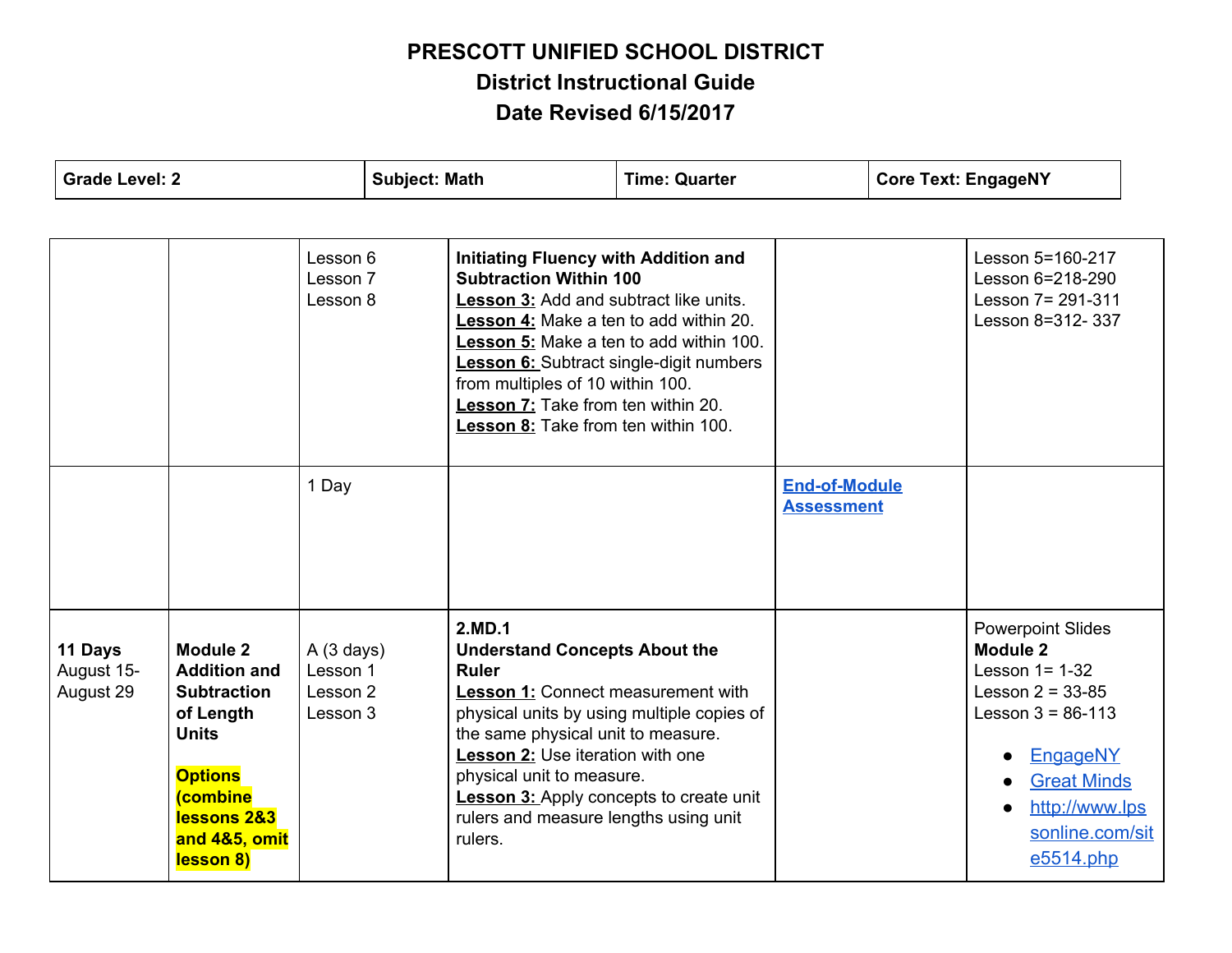| <b>Grade Level: 2</b> |                                                | <b>Subject: Math</b>                                                                                                                                                                                                                                                                                                                                 | <b>Time: Quarter</b> | <b>Core Text: EngageNY</b>                                                                                          |  |
|-----------------------|------------------------------------------------|------------------------------------------------------------------------------------------------------------------------------------------------------------------------------------------------------------------------------------------------------------------------------------------------------------------------------------------------------|----------------------|---------------------------------------------------------------------------------------------------------------------|--|
| <b>Module 2</b>       | $B(2 \text{ days})$<br>Lesson 4                | 2.MD.1<br>2.MD.3                                                                                                                                                                                                                                                                                                                                     |                      | <b>Powerpoint Slides</b><br>Module 2                                                                                |  |
|                       | Lesson 5                                       | <b>Measure and Estimate Length Using</b><br><b>Different Measurement Tools</b><br><b>Lesson 4:</b> Measure various objects<br>using centimeter rulers and meter sticks.<br><b>Lesson 5:</b> Develop estimation strategies<br>by applying prior knowledge of length<br>and using mental benchmarks.                                                   |                      | Lesson $4 = 114 - 136$<br>Lesson $5 = 137-178$                                                                      |  |
| Module 2              | $C(2 \text{ days})$<br>Lesson 6<br>Lesson 7    | 2.MD.1<br>2.MD.2<br>2.MD.4<br><b>Measure and Compare Lengths Using</b><br><b>Different Length Units</b><br><b>Lesson 6:</b> Measure and compare<br>lengths using centimeters and meters.<br><b>Lesson 7:</b> Measure and compare<br>lengths using standard metric length<br>units and non-standard length units;<br>relate measurement to unit size. |                      | <b>Powerpoint Slides</b><br>Module 2<br>Lesson $6 = 179-194$<br>Lesson $7 = 195 - 220$                              |  |
| <b>Module 2</b>       | D(3 days)<br>Lesson 8<br>Lesson 9<br>Lesson 10 | 2.MD.5<br>2.MD.6<br>*2.MD.1, 2.MD.3, 2.MD.4<br><b>Relate Addition and Subtraction to</b><br>Length<br>Lesson 8: Solve addition and<br>subtraction word problems using the                                                                                                                                                                            |                      | <b>Powerpoint Slides</b><br>Module 2<br>Lesson $8 = 221 - 245$<br>Lesson $9 = 246 - 270$<br>Lesson $10 = 271 - 311$ |  |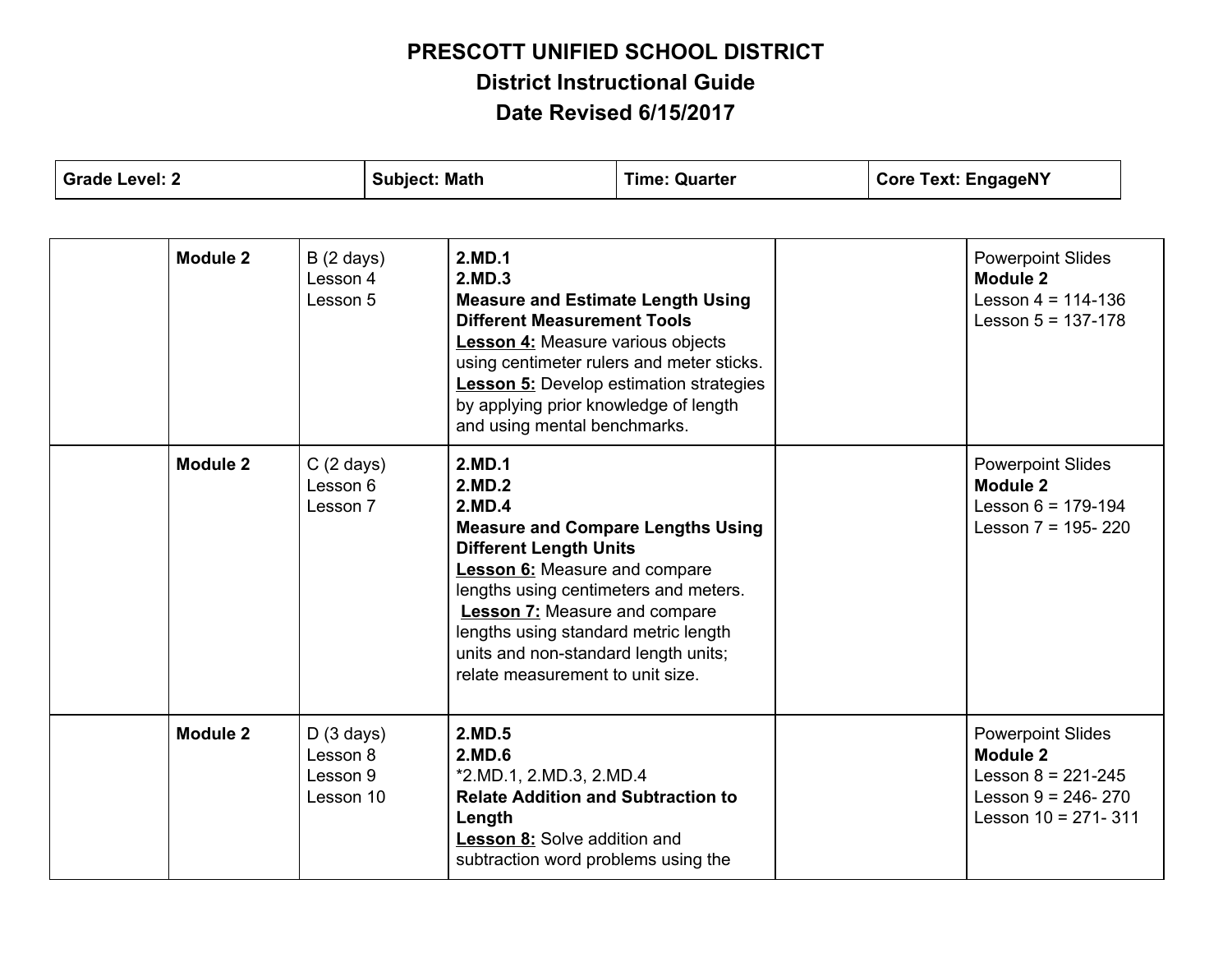| <b>Grade Level: 2</b>                |                                                                                              |                                             | <b>Subject: Math</b> |                                                                                                                                                                                                                                                                                 | <b>Time: Quarter</b> |                                           | <b>Core Text: EngageNY</b>                                                                                                                                                           |  |
|--------------------------------------|----------------------------------------------------------------------------------------------|---------------------------------------------|----------------------|---------------------------------------------------------------------------------------------------------------------------------------------------------------------------------------------------------------------------------------------------------------------------------|----------------------|-------------------------------------------|--------------------------------------------------------------------------------------------------------------------------------------------------------------------------------------|--|
|                                      |                                                                                              | 1 day                                       |                      | ruler as a number line.<br><b>Lesson 9:</b> Measure lengths of string<br>using measurement tools, and use tape<br>diagrams to represent and compare the<br>lengths.<br><b>Lesson 10: Apply conceptual</b><br>understanding of measurement by<br>solving two-step word problems. |                      | <b>End of Module</b><br><b>Assessment</b> |                                                                                                                                                                                      |  |
| 23 Days<br>September<br>30-October 5 | Module 3<br><b>Options</b><br><b>(Omit lesson</b><br>10, combine<br><b>lessons</b><br>17&18) | A(1 day)<br>Lesson 1                        |                      | <b>2.NBT.1</b><br>Forming Base Ten Units of Ten, a<br>Hundred, and a Thousand<br><b>Lesson 1:</b> Bundle and count ones, tens,<br>and hundreds to 1,000.                                                                                                                        |                      |                                           | <b>Powerpoint Slides</b><br>Module 3<br>Lesson $1 = 1-29$<br>EngageNY<br>$\bullet$<br><b>Great Minds</b><br>$\bullet$<br>http://www.lps<br>$\bullet$<br>sonline.com/sit<br>e5514.php |  |
|                                      | Module 3                                                                                     | $B(2 \text{ days})$<br>Lesson 2<br>Lesson 3 |                      | <b>2.NBT.2</b><br>$*2.NBT.1$<br><b>Understanding Place Value Units of</b><br>One, Ten, and a Hundred<br><b>Lesson 2:</b> Count up and down between<br>100 and 220 using ones and tens                                                                                           |                      |                                           | <b>Powerpoint Slides</b><br>Module 3<br>Lesson $2 = 30 - 62$<br>Lesson $3 = 63 - 88$                                                                                                 |  |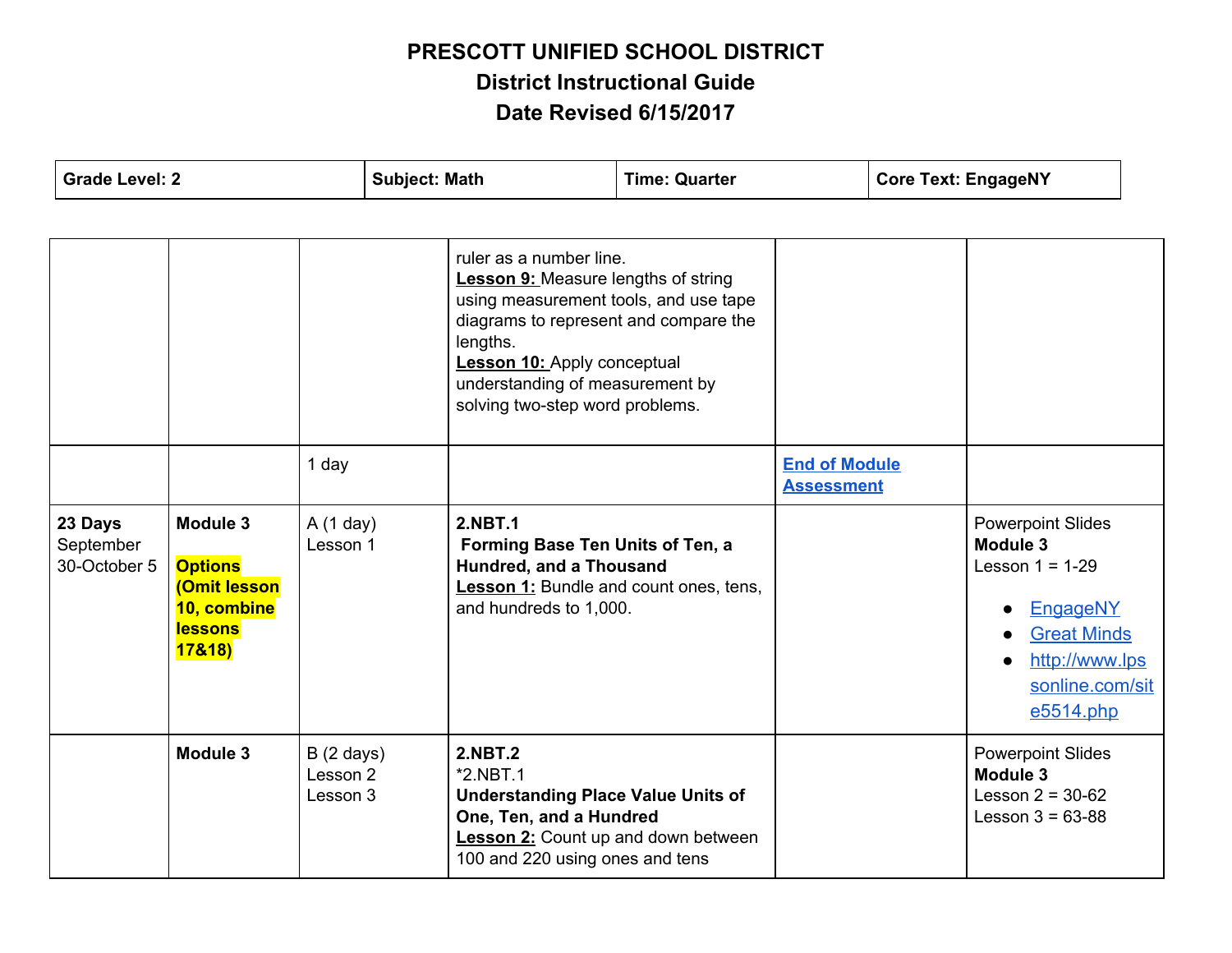| <b>Grade Level: 2</b>                                                           |                                                | <b>Subject: Math</b>                                                                                                                                                                                                                                                                                                                                                                                                            |                                                                                                                                                                                                                                                                                                                                                                                                                   | <b>Time: Quarter</b> | <b>Core Text: EngageNY</b>                                                                                  |                                                                                                                                           |  |
|---------------------------------------------------------------------------------|------------------------------------------------|---------------------------------------------------------------------------------------------------------------------------------------------------------------------------------------------------------------------------------------------------------------------------------------------------------------------------------------------------------------------------------------------------------------------------------|-------------------------------------------------------------------------------------------------------------------------------------------------------------------------------------------------------------------------------------------------------------------------------------------------------------------------------------------------------------------------------------------------------------------|----------------------|-------------------------------------------------------------------------------------------------------------|-------------------------------------------------------------------------------------------------------------------------------------------|--|
|                                                                                 |                                                |                                                                                                                                                                                                                                                                                                                                                                                                                                 |                                                                                                                                                                                                                                                                                                                                                                                                                   |                      |                                                                                                             |                                                                                                                                           |  |
|                                                                                 |                                                |                                                                                                                                                                                                                                                                                                                                                                                                                                 | <b>Lesson 3: Count up and down</b>                                                                                                                                                                                                                                                                                                                                                                                |                      |                                                                                                             |                                                                                                                                           |  |
| Module 3<br>$C(4 \text{ days})$<br>Lesson 4<br>Lesson 5<br>Lesson 6<br>Lesson 7 |                                                | 2.NBT.3<br>*2.NBT.1, 2.NBT.2<br>Three-Digit Numbers in Unit,<br><b>Standard, Expanded, and Word</b><br><b>Forms</b><br><b>Lesson 4:</b> Count up to 1,000 on the<br>place value chart.<br><b>Lesson 5:</b> Write base ten three-digit<br>numbers in unit form; show the value of<br>each digit.<br>Lesson 6: Write base ten numbers in<br>expanded form.<br>Lesson 7: Write, read, and relate base<br>ten numbers in all forms. |                                                                                                                                                                                                                                                                                                                                                                                                                   |                      | <b>Powerpoint Slides</b><br>Module 3<br>Lesson $4 = 89-105$<br>Lesson $5 = 106-128$<br>Lesson $6 = 129-162$ |                                                                                                                                           |  |
| Module 3                                                                        | D(3 days)<br>Lesson 8<br>Lesson 9<br>Lesson 10 |                                                                                                                                                                                                                                                                                                                                                                                                                                 | <b>2.NBT.2</b><br>* 2.NBT.1, 2.NBT.3, 2.MD.8<br><b>Modeling Base Ten Numbers Within</b><br>1,000 with Money<br><b>Lesson 8:</b> Count the total value of \$1,<br>\$10, and \$100 bills up to \$1,000.<br>Lesson 9: Count from \$10 to \$1,000 on<br>the place value chart and the empty<br>number line.<br><b>Lesson 10:</b> Explore \$1,000. How many<br>\$10 bills can we change for a thousand<br>dollar bill? |                      |                                                                                                             | <b>Powerpoint Slides</b><br>Module 3<br>Lesson $7 = 163 - 184$<br>Lesson $8 = 185-233$<br>Lesson $9 = 234 - 259$<br>Lesson $10 = 260-270$ |  |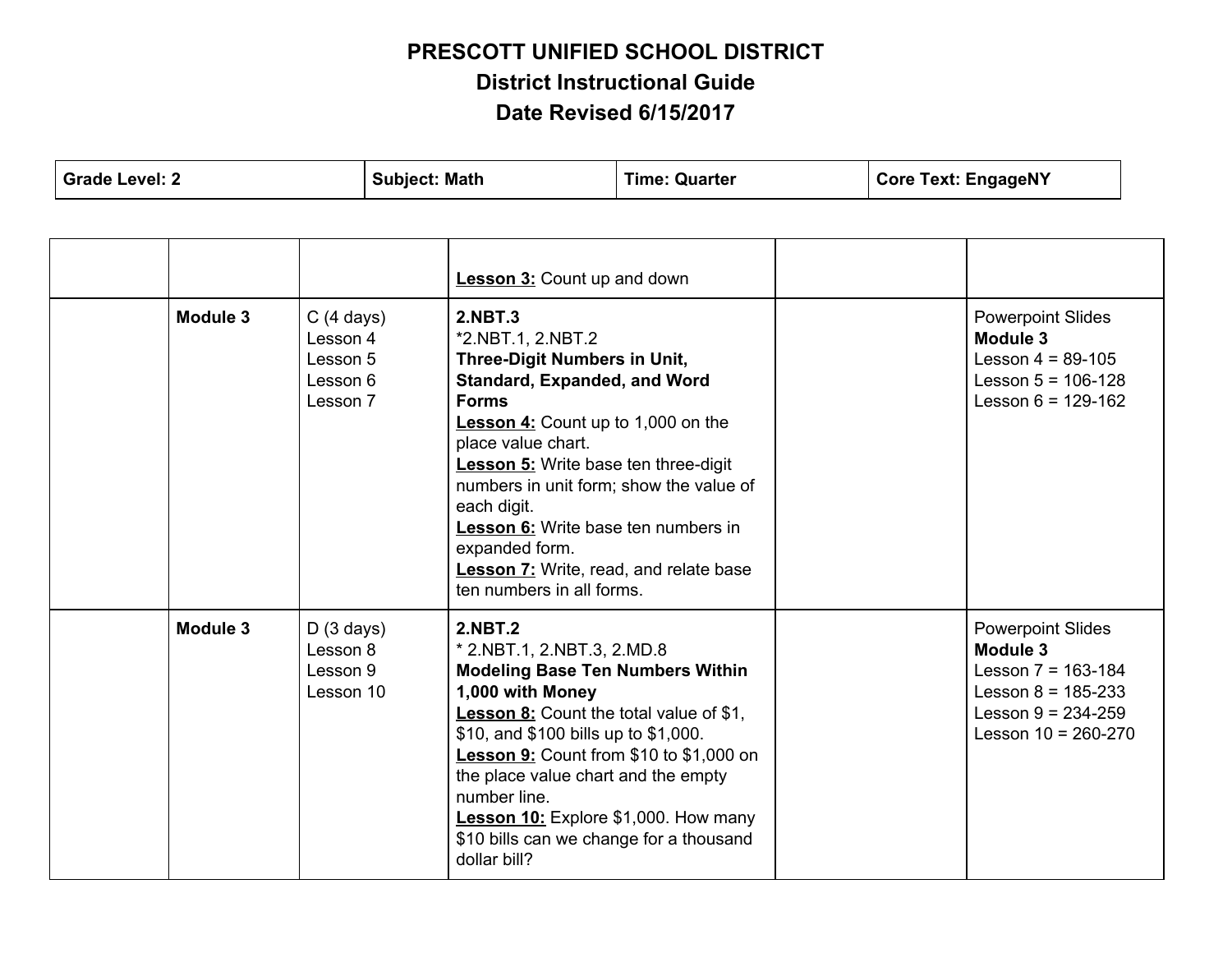| <b>Grade Level: 2</b> |                                                                                               | <b>Subject: Math</b>                                                                                                                                                                                                                                                                                                                                                                                   | <b>Time: Quarter</b> |                                        | <b>Core Text: EngageNY</b> |                                                                                                                                                               |  |
|-----------------------|-----------------------------------------------------------------------------------------------|--------------------------------------------------------------------------------------------------------------------------------------------------------------------------------------------------------------------------------------------------------------------------------------------------------------------------------------------------------------------------------------------------------|----------------------|----------------------------------------|----------------------------|---------------------------------------------------------------------------------------------------------------------------------------------------------------|--|
| Module 3              | 1 day<br>$E(5 \text{ days})$<br>Lesson 11<br>Lesson 12<br>Lesson 13<br>Lesson 14<br>Lesson 15 | 2.NBT.A<br><b>Modeling Numbers Within 1,000 with</b><br><b>Place Value Disks</b><br><b>Lesson 11:</b> Count the total value of<br>ones, tens, and hundreds with place<br>value disks<br><b>Lesson 12:</b> Change 10 ones for 1 ten,<br>10 tens for 1 hundred, and 10 hundreds<br>for 1 thousand.<br><b>Lesson 13: Read and write numbers</b><br>within 1,000 after modeling with place<br>value disks. |                      | <b>Mid Module</b><br><b>Assessment</b> |                            | <b>Powerpoint Slides</b><br>Module 3<br>Lesson $11 = 1-43$<br>Lesson $12 = 44-66$<br>Lesson $13 = 67-100$<br>Lesson $14 = 101 - 118$<br>Lesson $15 = 119-126$ |  |
|                       |                                                                                               | <b>Lesson 14: Model numbers with more</b><br>than 9 ones or 9 tens; write in expanded,<br>unit, standard, and word forms.<br><b>Lesson 15:</b> Explore a situation with<br>more than 9 groups of ten                                                                                                                                                                                                   |                      |                                        |                            |                                                                                                                                                               |  |

| Module 3 | F(3 days)<br>Lesson 16<br>Lesson 17<br>Lesson 18 | <b>2.NBT.4</b><br><b>Comparing Two Three-Digit</b><br><b>Numbers</b><br><b>Lesson 16:</b> Compare two three-digit<br>numbers using $\leq$ , $\geq$ , and $\equiv$ .<br><b>Lesson 17: Compare two three-digit</b><br>numbers using $\leq$ , $\geq$ , and = when there<br>are more than 9 ones or 9 tens. |  | <b>Powerpoint Slides</b><br>Module 3<br>Lesson $16 = 127-142$<br>Lesson $17 = 143 - 164$<br>Lesson $18 = 165-178$ |
|----------|--------------------------------------------------|---------------------------------------------------------------------------------------------------------------------------------------------------------------------------------------------------------------------------------------------------------------------------------------------------------|--|-------------------------------------------------------------------------------------------------------------------|
|----------|--------------------------------------------------|---------------------------------------------------------------------------------------------------------------------------------------------------------------------------------------------------------------------------------------------------------------------------------------------------------|--|-------------------------------------------------------------------------------------------------------------------|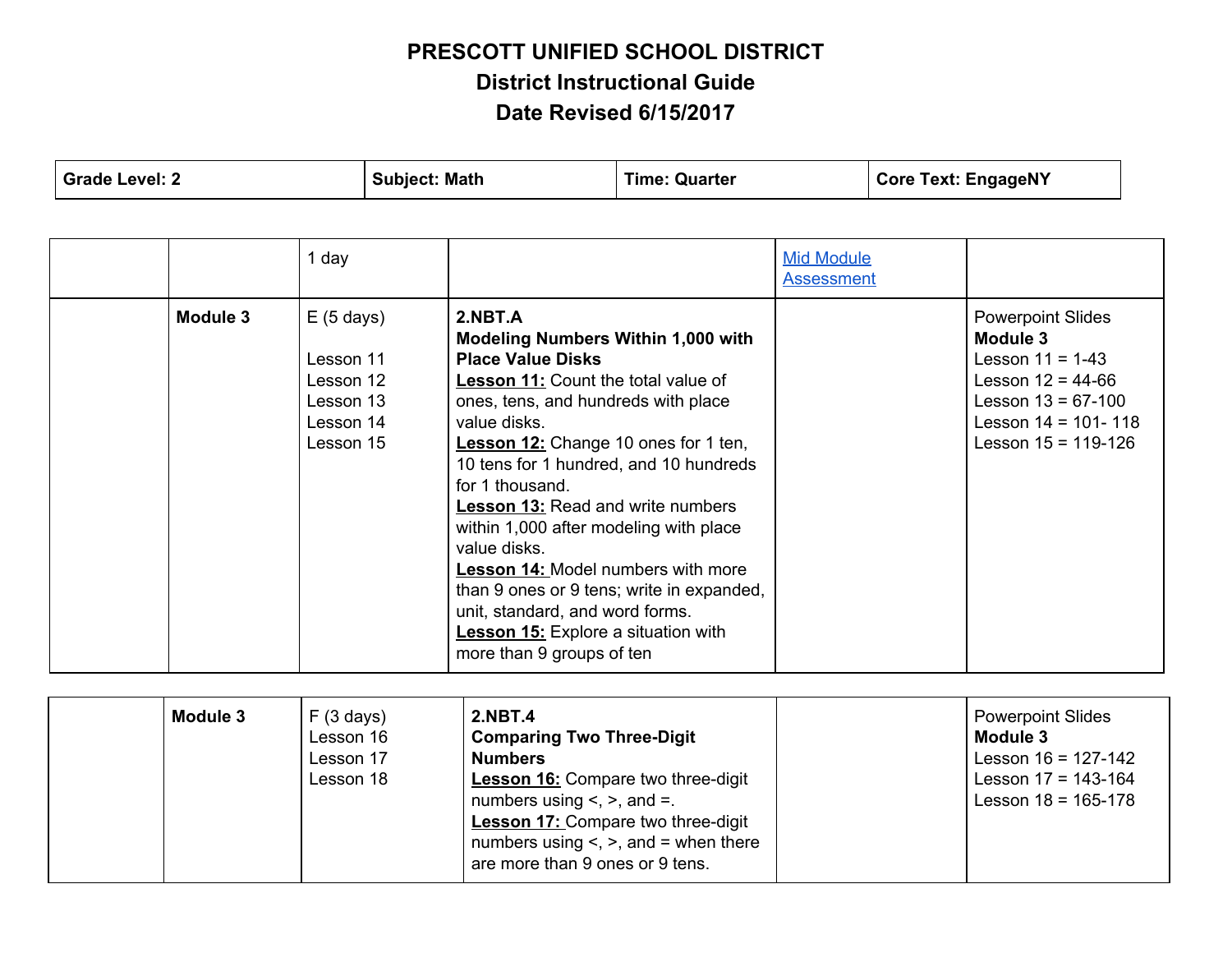|                                      | <b>Grade Level: 2</b>                                   |                                                                       | <b>Subject: Math</b>                                                                                                                                                                                                                                                                                                                                 | <b>Time: Quarter</b>                                                       | <b>Core Text: EngageNY</b>                |  |                                                                                                                                                              |  |
|--------------------------------------|---------------------------------------------------------|-----------------------------------------------------------------------|------------------------------------------------------------------------------------------------------------------------------------------------------------------------------------------------------------------------------------------------------------------------------------------------------------------------------------------------------|----------------------------------------------------------------------------|-------------------------------------------|--|--------------------------------------------------------------------------------------------------------------------------------------------------------------|--|
|                                      |                                                         |                                                                       | forms. (Optional)                                                                                                                                                                                                                                                                                                                                    | <b>Lesson 18:</b> Order numbers in different                               |                                           |  |                                                                                                                                                              |  |
| Module 3                             |                                                         | G(3 days)<br>Lesson 19<br>Lesson 20<br>Lesson 21                      | <b>2.NBT.2</b><br>*2.0A.1, 2.NBT.8<br>than a Number<br><b>Lesson 19: Model and use language</b><br>to tell about 1 more and 1 less, 10<br>more and 10 less, and 100 more and<br>100 less.<br>10 more and 10 less, and 100 more<br>and 100 less when changing the<br>hundreds place.<br><b>Lesson 21:</b> Complete a pattern<br>counting up and down. | Finding 1, 10, and 100 More or Less<br>Lesson 20: Model 1 more and 1 less. |                                           |  | <b>Powerpoint Slides</b><br><b>Module 3</b><br>Lesson $19 = 179-215$<br>Lesson $20 = 216 - 238$<br>Lesson $21 = 239 - 260$                                   |  |
|                                      |                                                         | 1 day                                                                 |                                                                                                                                                                                                                                                                                                                                                      |                                                                            | <b>End of Module</b><br><b>Assessment</b> |  |                                                                                                                                                              |  |
| 33 Days<br>October 15-<br>December 5 | Module 4<br><b>Options</b><br>(Omit lessons<br>29 & 30) | A(5 days)<br>Lesson 1<br>Lesson 2<br>Lesson 3<br>Lesson 4<br>Lesson 5 | 2.0A.1<br><b>2.NBT.5</b><br><b>2.NBT.8</b><br><b>2.NBT.9</b><br><b>Sums and Differences Within 100</b><br>Lesson 1: Relate 1 more, 1 less, 10<br>more, and 10 less to addition and                                                                                                                                                                   |                                                                            |                                           |  | <b>Powerpoint Slides</b><br>Module 4<br>Lesson $1 = 1-61$<br>Lesson $2 = 62 - 82$<br>Lesson $3 = 83 - 111$<br>Lesson $4 = 112 - 165$<br>Lesson $5 = 166-188$ |  |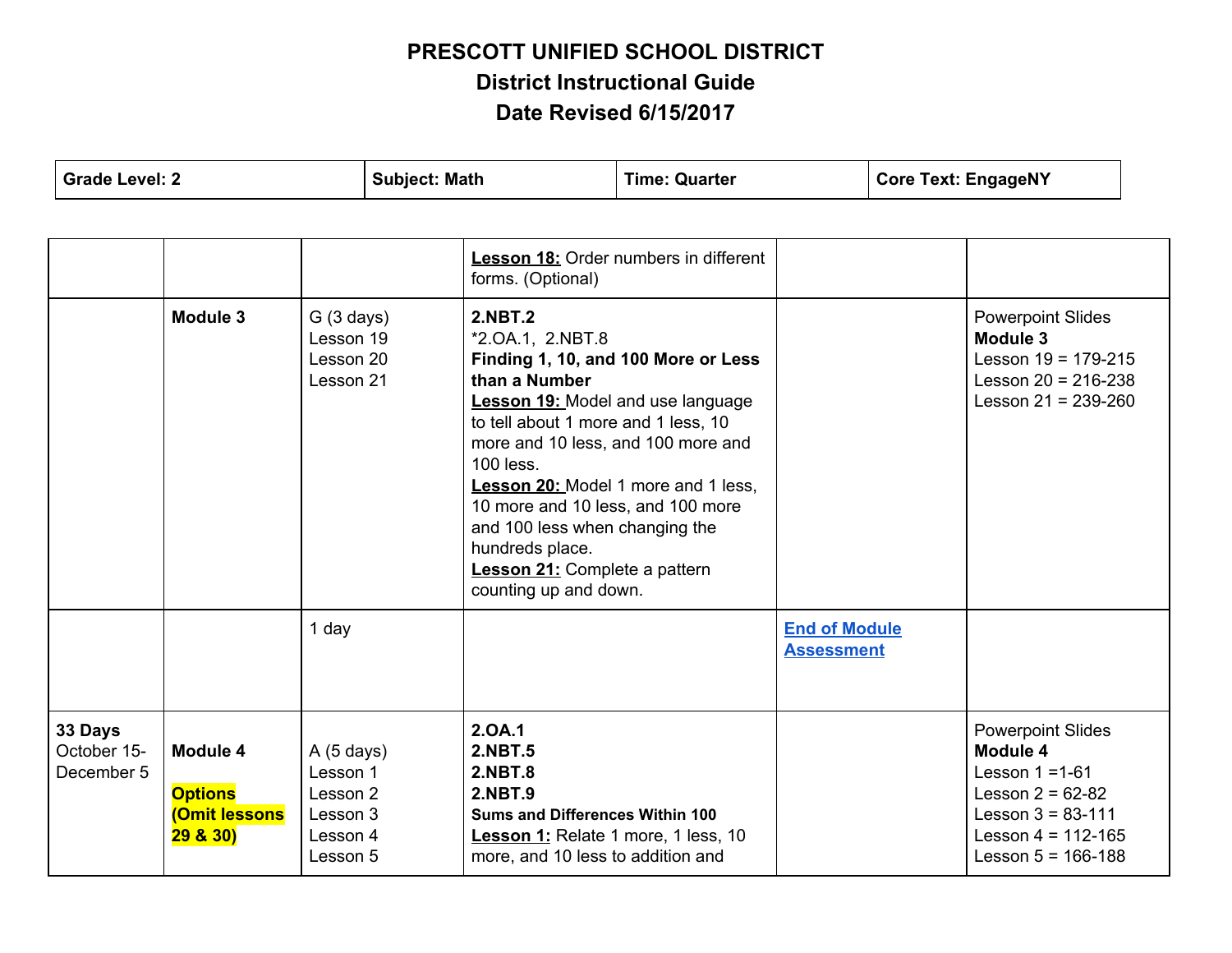| <b>Grade Level: 2</b> |          |           | <b>Subject: Math</b> |                                                                                                                                                                                                                                                                                                                                                                                                                                                                                                                      | <b>Time: Quarter</b>                                                                    | <b>Core Text: EngageNY</b> |  |                                                                                                                                                                       |  |
|-----------------------|----------|-----------|----------------------|----------------------------------------------------------------------------------------------------------------------------------------------------------------------------------------------------------------------------------------------------------------------------------------------------------------------------------------------------------------------------------------------------------------------------------------------------------------------------------------------------------------------|-----------------------------------------------------------------------------------------|----------------------------|--|-----------------------------------------------------------------------------------------------------------------------------------------------------------------------|--|
|                       |          |           |                      |                                                                                                                                                                                                                                                                                                                                                                                                                                                                                                                      |                                                                                         |                            |  |                                                                                                                                                                       |  |
|                       |          |           |                      | subtraction of 1 and 10.<br><b>Lessons 3-4:</b> Add and subtract<br>multiples of 10 and some ones within<br>100.<br><b>Lesson 5:</b> Solve one- and two-step<br>word problems within 100 using<br>strategies based on place value.                                                                                                                                                                                                                                                                                   | <b>Lesson 2:</b> Add and subtract multiples<br>of 10 including counting on to subtract. |                            |  | EngageNY<br><b>Great Minds</b><br>http://www.lpss<br>online.com/site<br>5514.php                                                                                      |  |
|                       | Module 4 | B(5 days) |                      | <b>2.NBT.7</b><br><b>2.NBT.9</b><br>*2.0A.1, 2.NBT.5<br><b>Strategies for Composing a Ten</b><br><b>Lesson 6:</b> Use manipulatives to<br>represent the composition of 10 ones<br>as 1 ten with two-digit addends.<br><b>Lesson 7:</b> Relate addition using<br>manipulatives to a written vertical<br>method.<br><b>Lesson 8:</b> Use math drawings to<br>represent the composition and relate<br>drawings to a written method.<br>represent the composition when<br>adding a two-digit to a three-digit<br>addend. | Lessons 9-10: Use math drawings to                                                      |                            |  | <b>Powerpoint Slides</b><br>Module 4<br>Lesson $6 = 189-230$<br>Lesson $7 = 231 - 266$<br>Lesson $8 = 267 - 290$<br>Lesson $9 = 291 - 305$<br>Lesson $10 = 306 - 326$ |  |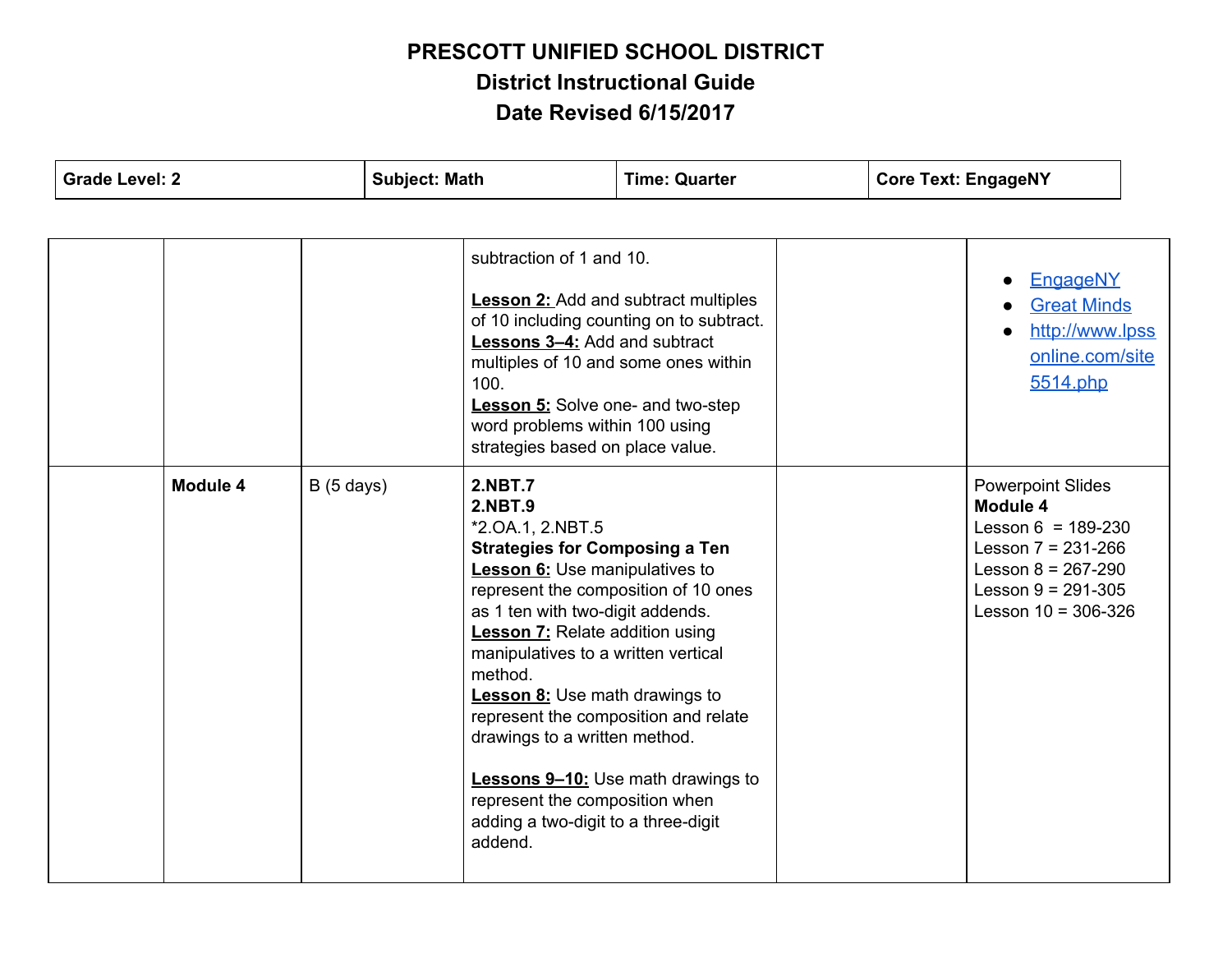| <b>Grade Level: 2</b>                                                                                         | <b>Subject: Math</b> |                                                                                                                                                                                                                                                                                                                                                                                                                                                                                                   | <b>Time: Quarter</b>                                                                                                                                                                                            |                                        | <b>Core Text: EngageNY</b> |                                                                                                                                                                                                      |  |
|---------------------------------------------------------------------------------------------------------------|----------------------|---------------------------------------------------------------------------------------------------------------------------------------------------------------------------------------------------------------------------------------------------------------------------------------------------------------------------------------------------------------------------------------------------------------------------------------------------------------------------------------------------|-----------------------------------------------------------------------------------------------------------------------------------------------------------------------------------------------------------------|----------------------------------------|----------------------------|------------------------------------------------------------------------------------------------------------------------------------------------------------------------------------------------------|--|
|                                                                                                               |                      |                                                                                                                                                                                                                                                                                                                                                                                                                                                                                                   |                                                                                                                                                                                                                 |                                        |                            |                                                                                                                                                                                                      |  |
| $C(6 \text{ days})$<br>Module 4<br>Lesson 11<br>Lesson 12<br>Lesson 13<br>Lesson 14<br>Lesson 15<br>Lesson 16 |                      | 2.0A.1<br><b>2.NBT.7</b><br><b>2.NBT.9</b><br>$*2.NBT.5$<br><b>Lesson 11: Represent subtraction</b><br>1 ten as 10 ones with manipulatives.<br><b>Lesson 12:</b> Relate manipulative<br>representations to a written method.<br><b>Lesson 13: Use math drawings to</b><br>a written method.<br><b>Lessons 14-15: Represent</b><br>subtraction with and without the<br>decomposition when there is a<br>three-digit minuend.<br>word problems within 100 using<br>strategies based on place value. | <b>Strategies for Decomposing a Ten</b><br>with and without the decomposition of<br>represent subtraction with and without<br>decomposition and relate drawings to<br><b>Lesson 16:</b> Solve one- and two-step |                                        |                            | <b>Powerpoint Slides</b><br>Module 4<br>Lesson $11 = 327 - 362$<br>Lesson $12 = 363 - 399$<br>Lesson $13 = 400 - 421$<br>Lesson $14 = 422 - 453$<br>Lesson $15 = 454 - 470$<br>Lesson $16 = 471-497$ |  |
| 1 Day                                                                                                         |                      |                                                                                                                                                                                                                                                                                                                                                                                                                                                                                                   |                                                                                                                                                                                                                 | <b>Mid Module</b><br><b>Assessment</b> |                            |                                                                                                                                                                                                      |  |
| Module 4<br>$D(6 \text{ days})$<br>Lesson 17                                                                  |                      | <b>2.NBT.6</b><br><b>2.NBT.7</b>                                                                                                                                                                                                                                                                                                                                                                                                                                                                  |                                                                                                                                                                                                                 |                                        |                            | <b>Powerpoint Slides</b><br>Module 4                                                                                                                                                                 |  |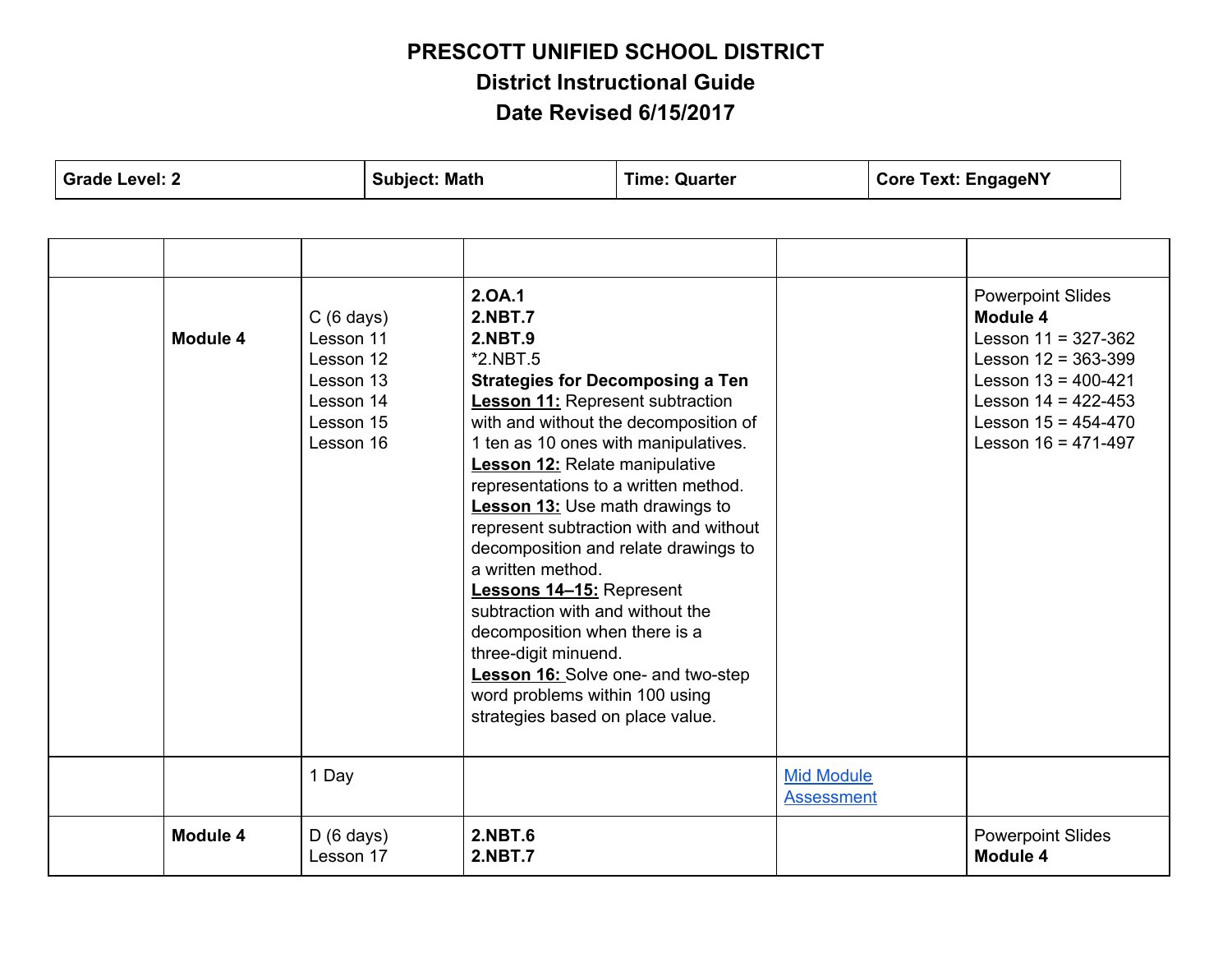| <b>Grade Level: 2</b> | <b>Subject: Math</b>                                                                              |                                                                                                                                                                                                                                                                                                                                                                                                                                                                                                            | <b>Time: Quarter</b>                                                                                                                                                     | <b>Core Text: EngageNY</b>                                                                                                                                                                           |  |
|-----------------------|---------------------------------------------------------------------------------------------------|------------------------------------------------------------------------------------------------------------------------------------------------------------------------------------------------------------------------------------------------------------------------------------------------------------------------------------------------------------------------------------------------------------------------------------------------------------------------------------------------------------|--------------------------------------------------------------------------------------------------------------------------------------------------------------------------|------------------------------------------------------------------------------------------------------------------------------------------------------------------------------------------------------|--|
|                       |                                                                                                   |                                                                                                                                                                                                                                                                                                                                                                                                                                                                                                            |                                                                                                                                                                          |                                                                                                                                                                                                      |  |
|                       | Lesson 18<br>Lesson 19<br>Lesson 20<br>Lesson 21<br>Lesson 22                                     | <b>2.NBT.8</b><br><b>2.NBT.9</b><br><b>Hundreds</b><br><b>Lesson 17:</b> Use mental strategies to<br>relate compositions of 10 tens as 1<br>18: Use manipulatives to represent<br>additions with two compositions.<br><b>Lesson 19:</b> Relate manipulative<br>representations to a written method.<br><b>Lessons 20-21: Use math drawings</b><br>to represent additions with up to two<br>written method.<br>four addends with totals within 200<br>with and without two compositions of<br>larger units. | <b>Strategies for Composing Tens and</b><br>hundred to 10 ones as 1 ten. Lesson<br>compositions and relate drawings to a<br><b>Lesson 22:</b> Solve additions with up to | Lesson $17 = 1-37$<br>Lesson $18 = 38-67$<br>Lesson $19 = 68-92$<br>Lesson 20 = 93-107<br>Lesson $21 = 108 - 136$<br>Lesson $22 = 137 - 158$                                                         |  |
| Module 4              | $E(6 \text{ days})$<br>Lesson 23<br>Lesson 24<br>Lesson 25<br>Lesson 26<br>Lesson 27<br>Lesson 28 | <b>2.NBT.7</b><br><b>2.NBT.9</b><br><b>Strategies for Decomposing Tens</b><br>and Hundreds<br><b>Lesson 23: Use number bonds to</b><br>break apart three-digit minuends and<br>subtract from the hundred.<br><b>Lesson 24:</b> Use manipulatives to<br>represent subtraction with<br>decompositions of 1 hundred as 10                                                                                                                                                                                     |                                                                                                                                                                          | <b>Powerpoint Slides</b><br>Module 4<br>Lesson $23 = 159-187$<br>Lesson $24 = 188 - 220$<br>Lesson $25 = 221 - 252$<br>Lesson $26 = 253 - 269$<br>Lesson $27 = 270 - 289$<br>Lesson $28 = 290 - 333$ |  |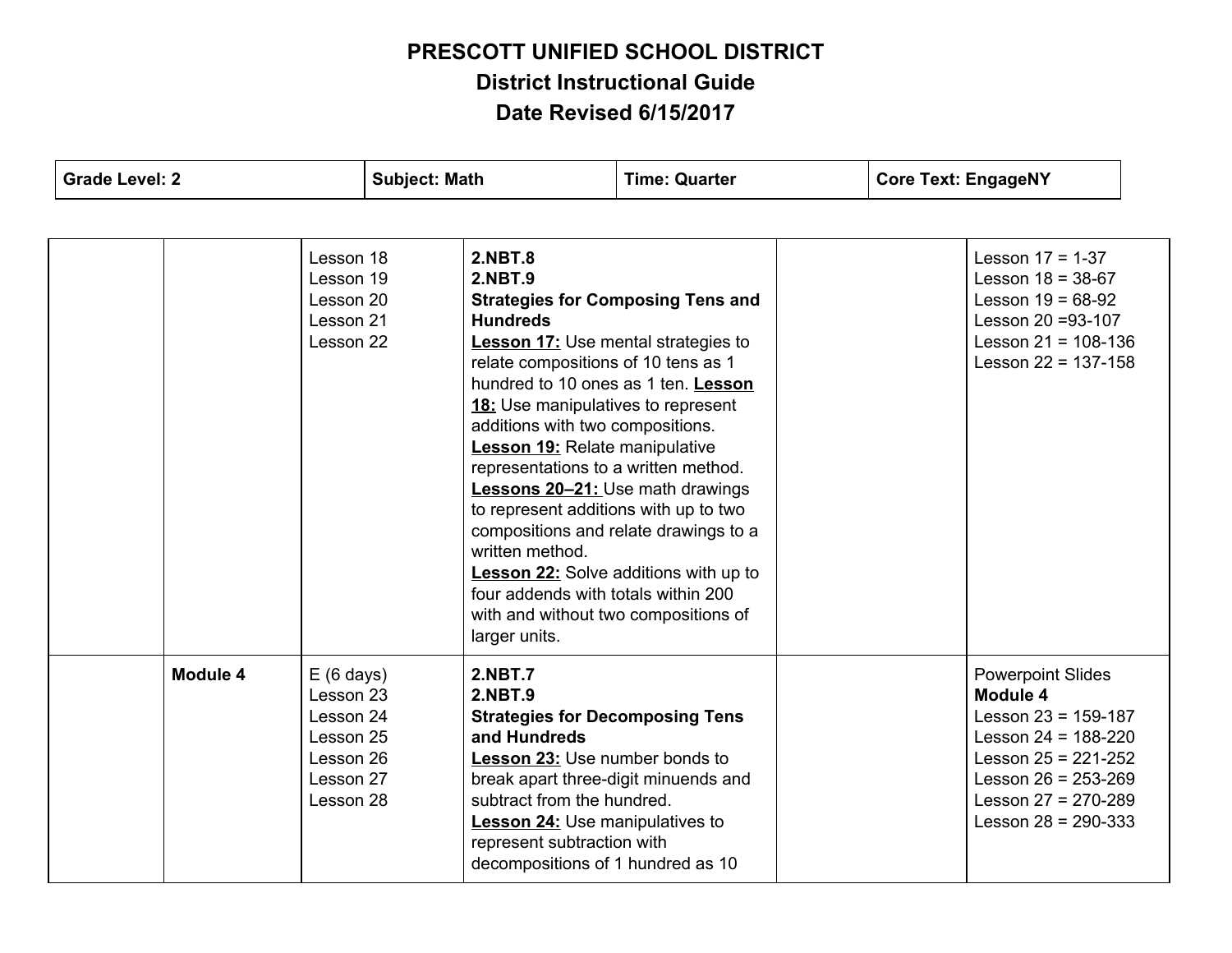| <b>Grade Level: 2</b> |          | <b>Subject: Math</b>                             | <b>Time: Quarter</b>                                                                                                                                                                                                                                                                                                                  |                                                                                      | <b>Core Text: EngageNY</b>                |  |                                                                                                                   |  |
|-----------------------|----------|--------------------------------------------------|---------------------------------------------------------------------------------------------------------------------------------------------------------------------------------------------------------------------------------------------------------------------------------------------------------------------------------------|--------------------------------------------------------------------------------------|-------------------------------------------|--|-------------------------------------------------------------------------------------------------------------------|--|
|                       |          |                                                  |                                                                                                                                                                                                                                                                                                                                       |                                                                                      |                                           |  |                                                                                                                   |  |
|                       |          |                                                  | tens and 1 ten as 10 ones.<br><b>Lesson 25:</b> Relate manipulative<br>representations to a written method.<br><b>Lesson 26:</b> Use math drawings to<br>represent subtraction with up to two<br>decompositions and relate drawings to<br>a written method.<br>Lessons 27-28: Subtract from 200<br>and from numbers with zeros in the |                                                                                      |                                           |  |                                                                                                                   |  |
|                       |          |                                                  | tens place.                                                                                                                                                                                                                                                                                                                           |                                                                                      |                                           |  |                                                                                                                   |  |
|                       | Module 4 | F(3 days)<br>Lesson 29<br>Lesson 30<br>Lesson 31 | 2.0A.1<br><b>2.NBT.7</b><br><b>2.NBT.9</b><br><b>Student Explanations of Written</b><br><b>Methods</b><br>below method using words, math<br>drawings, and numbers.<br><b>Lesson 30:</b> Compare totals below to<br>Lesson 31: Solve two-step word<br>problems within 100.                                                             | <b>Lesson 29:</b> Use and explain the totals<br>new groups below as written methods. |                                           |  | <b>Powerpoint Slides</b><br>Module 4<br>Lesson $29 = 334 - 355$<br>Lesson $30 = 356-378$<br>Lesson $31 = 379-404$ |  |
|                       |          | 1 Day                                            |                                                                                                                                                                                                                                                                                                                                       |                                                                                      | <b>End of Module</b><br><b>Assessment</b> |  |                                                                                                                   |  |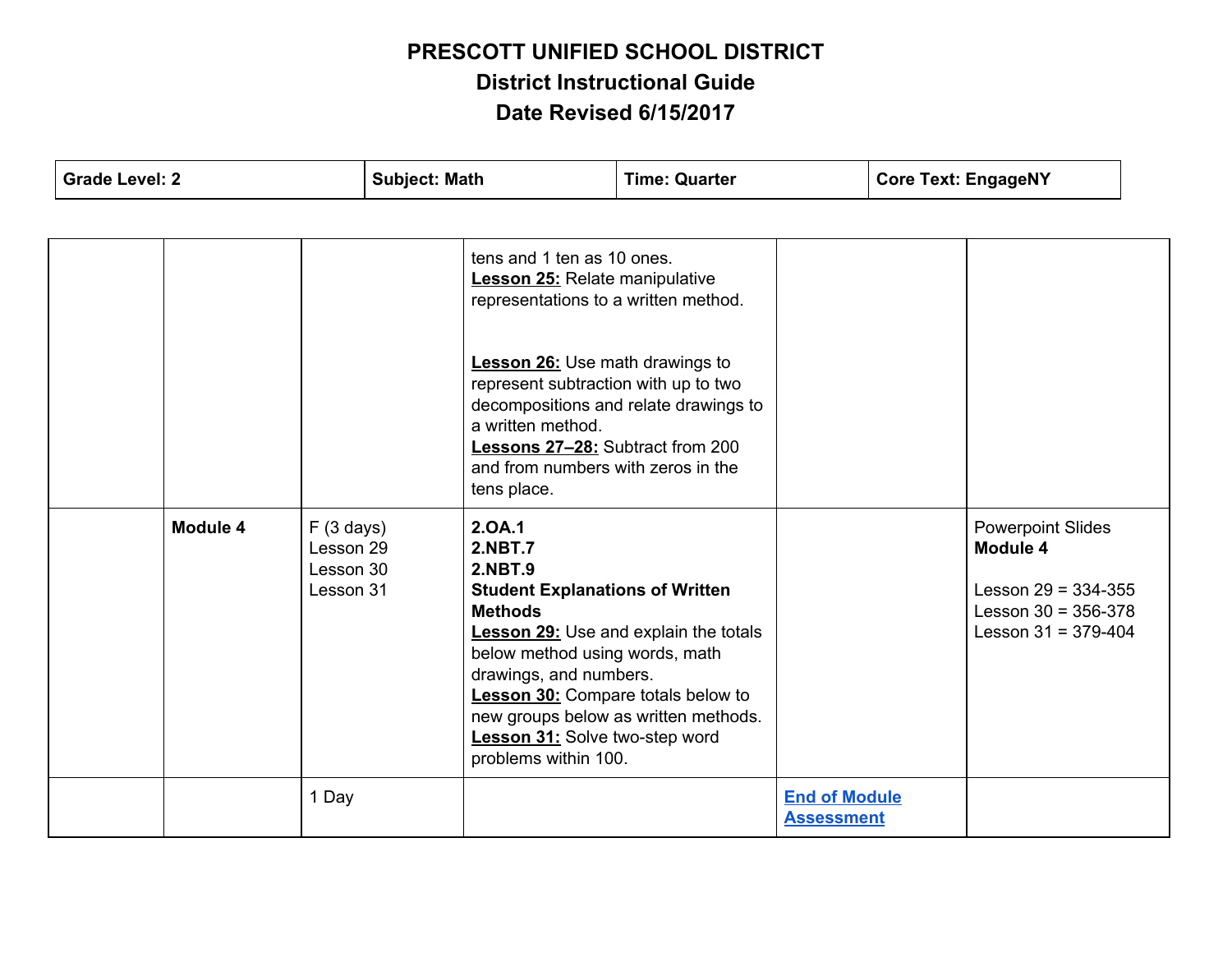| Grade Level: 2 | <b>Subject: Math</b> | <b>Time: Quarter</b> | <b>Core Text: EngageNY</b> |
|----------------|----------------------|----------------------|----------------------------|
|                |                      |                      |                            |

| <b>Time</b>                              | <b>Module</b>                                                      | <b>Topic</b>                                                                                            | <b>Standards/Skills</b><br><b>*Reinforced Standards</b>                                                                                                                                                                                                                                                                                                                                                                                                                                                                                                                            | <b>Assessment</b> | <b>Resources</b>                                                                                                                                                                                                                                                                                                                              |
|------------------------------------------|--------------------------------------------------------------------|---------------------------------------------------------------------------------------------------------|------------------------------------------------------------------------------------------------------------------------------------------------------------------------------------------------------------------------------------------------------------------------------------------------------------------------------------------------------------------------------------------------------------------------------------------------------------------------------------------------------------------------------------------------------------------------------------|-------------------|-----------------------------------------------------------------------------------------------------------------------------------------------------------------------------------------------------------------------------------------------------------------------------------------------------------------------------------------------|
| 22 Days<br>December<br>6 - January<br>22 | Module 5<br><b>Options</b><br>(no lessons<br>should be<br>omitted) | $A(7 \text{ days})$<br>Lesson 1<br>Lesson 2<br>Lesson 3<br>Lesson 4<br>Lesson 5<br>Lesson 6<br>Lesson 7 | <b>2.NBT.7</b><br><b>2.NBT.8</b><br><b>2.NBT.9</b><br><b>Strategies for Adding and</b><br><b>Subtracting Within 1,000</b><br><b>Lesson 1: Relate 10 more, 10</b><br>less, 100 more, and 100 less to<br>addition and subtraction of 10<br>and 100.<br><b>Lesson 2: Add and subtract</b><br>multiples of 100, including<br>counting on to subtract.<br><b>Lesson 3:</b> Add multiples of 100<br>and some tens within 1,000.<br><b>Lesson 4:</b> Subtract multiples of<br>100 and some tens within<br>1,000.<br><b>Lesson 5: Use the associative</b><br>property to make a hundred in |                   | <b>Powerpoint Slides</b><br>Module 5<br>Lesson $1 = 1-57$<br>Lesson $2 = 58-81$<br>Lesson $3 = 82-99$<br>Lesson $4 = 100-113$<br>Lesson $5 = 114 - 160$<br>Lesson $6 = 161 - 191$<br>Lesson $7 = 192 - 231$<br><b>EngageNY</b><br>$\bullet$<br><b>Great Minds</b><br>$\bullet$<br>http://www.lpss<br>$\bullet$<br>online.com/site<br>5514.php |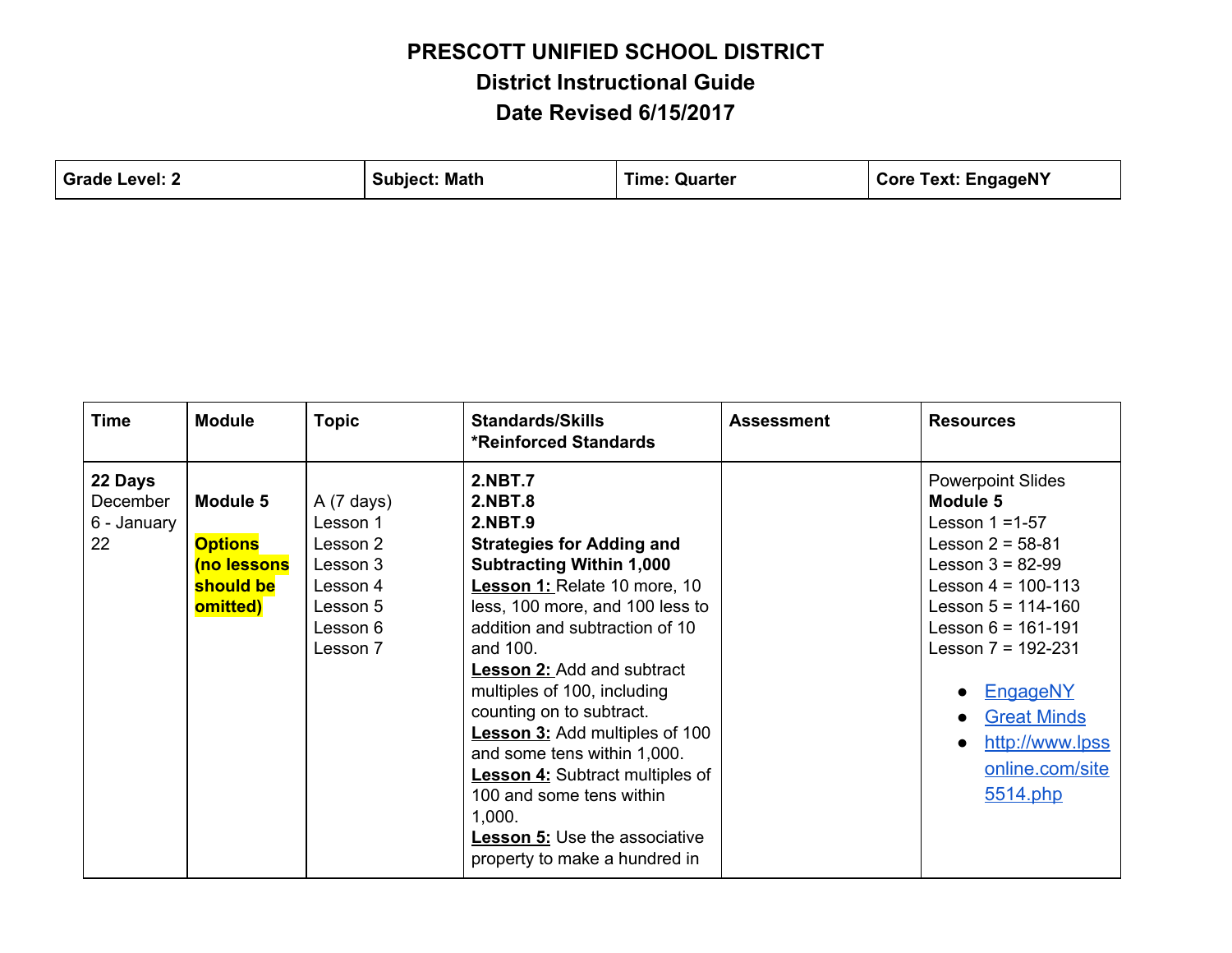| <b>Grade Level: 2</b> |  |          | <b>Subject: Math</b><br><b>Time: Quarter</b>                             |  | <b>Core Text: EngageNY</b>                                                                                                                                                                                                                                                                                                                                                                                                                                                    |  |                                        |  |                                                                                                                                                                           |
|-----------------------|--|----------|--------------------------------------------------------------------------|--|-------------------------------------------------------------------------------------------------------------------------------------------------------------------------------------------------------------------------------------------------------------------------------------------------------------------------------------------------------------------------------------------------------------------------------------------------------------------------------|--|----------------------------------------|--|---------------------------------------------------------------------------------------------------------------------------------------------------------------------------|
|                       |  |          |                                                                          |  |                                                                                                                                                                                                                                                                                                                                                                                                                                                                               |  |                                        |  |                                                                                                                                                                           |
|                       |  |          |                                                                          |  | one addend.<br><b>Lesson 6: Use the associative</b><br>property to subtract from<br>three-digit numbers and verify<br>solutions with addition.<br>Lesson 7: Share and critique<br>solution strategies for varied<br>addition and subtraction<br>problems within 1,000.                                                                                                                                                                                                        |  |                                        |  |                                                                                                                                                                           |
|                       |  | Module 5 | B(5 days)<br>Lesson 8<br>Lesson 9<br>Lesson 10<br>Lesson 11<br>Lesson 12 |  | <b>2.NBT.7</b><br><b>2.NBT.9</b><br><b>Strategies for Composing</b><br><b>Tens and Hundreds Within</b><br>1,000<br><b>Lessons 8-9: Relate</b><br>manipulative representations to<br>the addition algorithm.<br>Lessons 10-11: Use math<br>drawings to represent additions<br>with up to two compositions<br>and relate drawings to the<br>addition algorithm.<br><b>Lesson 12:</b> Choose and<br>explain solution strategies and<br>record with a written addition<br>method. |  |                                        |  | <b>Powerpoint Slides</b><br>Module 5<br>Lesson $8 = 232 - 252$<br>Lesson $9 = 253 - 295$<br>Lesson $10 = 296 - 315$<br>Lesson $11 = 316 - 346$<br>Lesson $12 = 347 - 364$ |
|                       |  |          | 1 Day                                                                    |  |                                                                                                                                                                                                                                                                                                                                                                                                                                                                               |  | <b>Mid Module</b><br><b>Assessment</b> |  |                                                                                                                                                                           |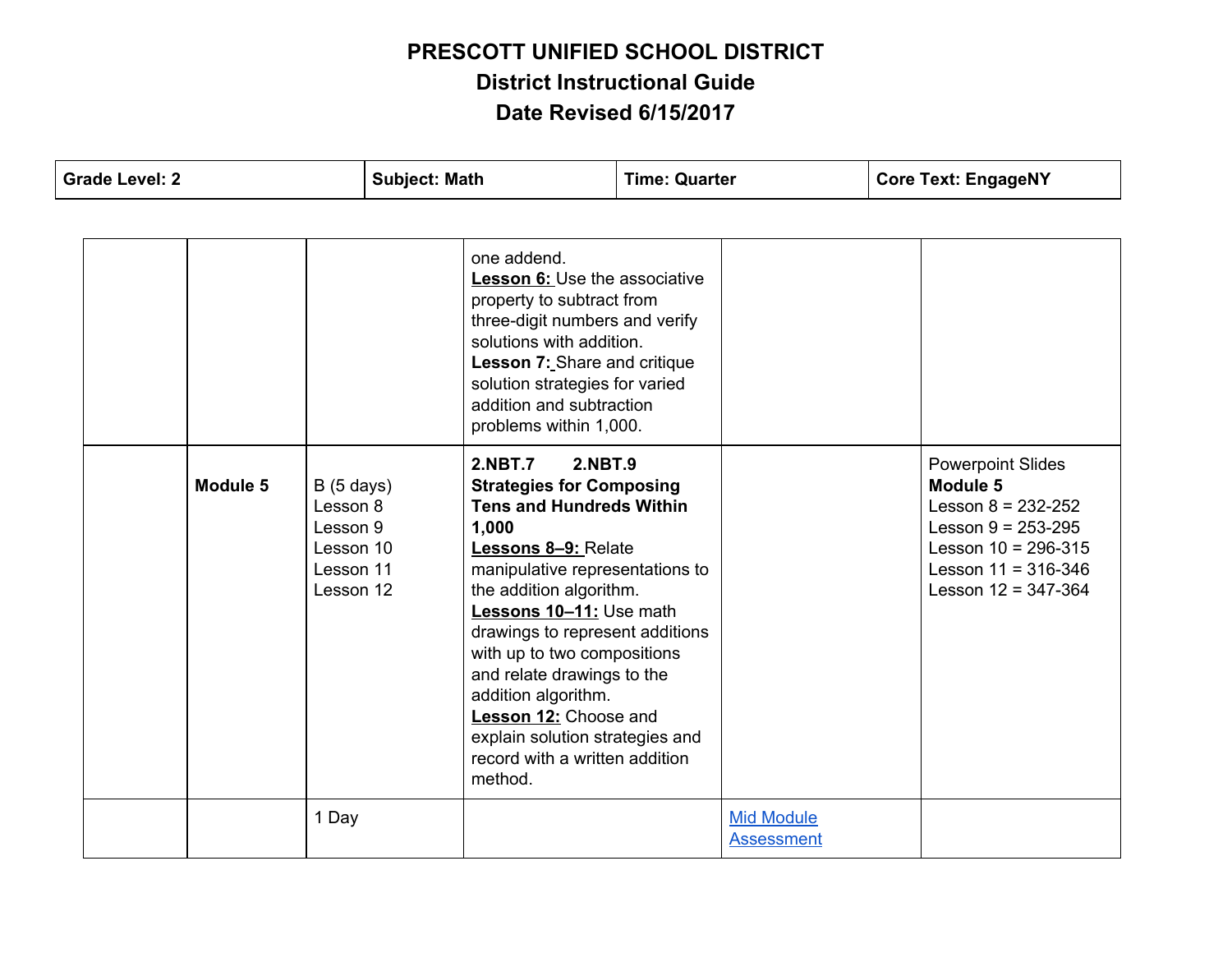| <b>Grade Level: 2</b>                                                                                         | <b>Subject: Math</b>                                                                                                                                                                                                                                                                                                                                                                                                                                                                                                                                                                                                                                                                                                                                                     | <b>Time: Quarter</b> | <b>Core Text: EngageNY</b>                                                                                                                                                                                    |
|---------------------------------------------------------------------------------------------------------------|--------------------------------------------------------------------------------------------------------------------------------------------------------------------------------------------------------------------------------------------------------------------------------------------------------------------------------------------------------------------------------------------------------------------------------------------------------------------------------------------------------------------------------------------------------------------------------------------------------------------------------------------------------------------------------------------------------------------------------------------------------------------------|----------------------|---------------------------------------------------------------------------------------------------------------------------------------------------------------------------------------------------------------|
|                                                                                                               |                                                                                                                                                                                                                                                                                                                                                                                                                                                                                                                                                                                                                                                                                                                                                                          |                      |                                                                                                                                                                                                               |
| Module 5<br>$C(6 \text{ days})$<br>Lesson 13<br>Lesson 14<br>Lesson 15<br>Lesson 16<br>Lesson 17<br>Lesson 18 | <b>2.NBT.7</b><br><b>2.NBT.9</b><br><b>Strategies for Decomposing</b><br><b>Tens and Hundreds Within</b><br>1,000<br><b>Lesson 13: Relate</b><br>manipulative representations to<br>the subtraction algorithm, and<br>use addition to explain why the<br>subtraction method works.<br>Lessons 14-15: Use math<br>drawings to represent<br>subtraction with up to two<br>decompositions, relate<br>drawings to the algorithm, and<br>use addition to explain why the<br>subtraction method works.<br><b>Lessons 16-17: Subtract from</b><br>multiples of 100 and from<br>numbers with zero in the tens<br>place.<br><b>Lesson 18:</b> Apply and explain<br>alternate methods for<br>subtracting from multiples of<br>100 and from numbers with<br>zero in the tens place. |                      | <b>Powerpoint Slides</b><br><b>Module 5</b><br>Lesson $13 = 365 - 419$<br>Lesson $14 = 420 - 455$<br>Lesson $15 = 456 - 484$<br>Lesson $16 = 485 - 501$<br>Lesson $17 = 502 - 539$<br>Lesson $18 = 540 - 560$ |
| Module 5<br>$D(2 \text{ days})$<br>Lesson 19<br>Lesson 20                                                     | <b>2.NBT.7</b><br><b>2.NBT.8</b><br><b>2.NBT.9</b>                                                                                                                                                                                                                                                                                                                                                                                                                                                                                                                                                                                                                                                                                                                       |                      | <b>Powerpoint Slides</b><br>Module 5<br>Lesson $19 = 561 - 580$                                                                                                                                               |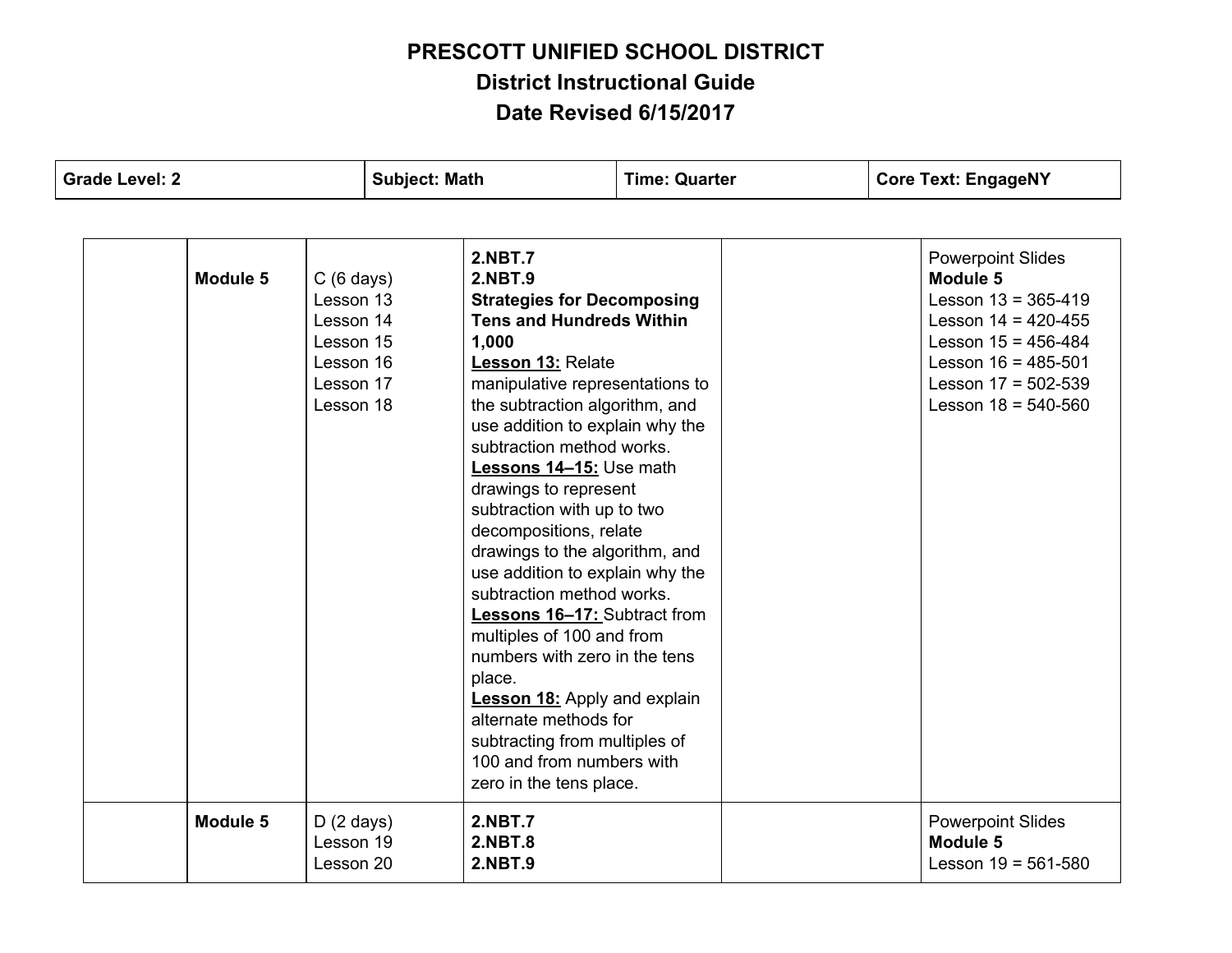|                                                | <b>Grade Level: 2</b>                                                                                                                     |                                                           | <b>Subject: Math</b><br><b>Time: Quarter</b> |                                                                                                                                                                                                                                                                                                                                                   | <b>Core Text: EngageNY</b> |                                           |  |                                                                                                                                                                                                                        |
|------------------------------------------------|-------------------------------------------------------------------------------------------------------------------------------------------|-----------------------------------------------------------|----------------------------------------------|---------------------------------------------------------------------------------------------------------------------------------------------------------------------------------------------------------------------------------------------------------------------------------------------------------------------------------------------------|----------------------------|-------------------------------------------|--|------------------------------------------------------------------------------------------------------------------------------------------------------------------------------------------------------------------------|
|                                                |                                                                                                                                           |                                                           |                                              |                                                                                                                                                                                                                                                                                                                                                   |                            |                                           |  |                                                                                                                                                                                                                        |
|                                                |                                                                                                                                           |                                                           |                                              | <b>Student Explanations for</b><br><b>Choice of Solution Methods</b><br>Lessons 19-20: Choose and<br>explain solution strategies and<br>record with a written addition or<br>subtraction method.                                                                                                                                                  |                            |                                           |  | Lesson $20 = 581 - 600$                                                                                                                                                                                                |
|                                                |                                                                                                                                           | 1 Day                                                     |                                              |                                                                                                                                                                                                                                                                                                                                                   |                            | <b>End of Module</b><br><b>Assessment</b> |  |                                                                                                                                                                                                                        |
| 22 Days<br>January<br>$23 -$<br>February<br>25 | <b>Module 6</b><br><b>Options</b><br><i><b>(combine</b></i><br><b>lessons</b><br><b>1&amp;2, omit</b><br>lessons 3, 8,<br>$11,$ and $16)$ | A(4 days)<br>Lesson 1<br>Lesson 2<br>Lesson 3<br>Lesson 4 |                                              | <b>2.0A.4 *2.NBT.2, 2.NBT.6</b><br><b>Formation of Equal Groups</b><br><b>Lesson 1:</b> Use manipulatives<br>to create equal groups.<br>Lessons 2-3: Use math<br>drawings to represent equal<br>groups, and relate to repeated<br>addition.<br><b>Lesson 4:</b> Represent equal<br>groups with tape diagrams, and<br>relate to repeated addition. |                            |                                           |  | <b>Powerpoint Slides</b><br>Module 6<br>Lesson $1 = 1 - 36$<br>Lesson $2 = 37 - 72$<br>Lesson $3 = 73 - 88$<br>Lesson $4 = 89-102$<br>EngageNY<br><b>Great Minds</b><br>http://www.lpss<br>online.com/site<br>5514.php |
|                                                | Module 6                                                                                                                                  | B(5 days)<br>Lesson 5<br>Lesson 6<br>Lesson 7<br>Lesson 8 |                                              | 2.0A.4<br>$*2.NBT.2$<br><b>Arrays and Equal Groups</b><br><b>Lesson 5: Compose arrays</b>                                                                                                                                                                                                                                                         |                            |                                           |  | <b>Powerpoint Slides</b><br>Module 6<br>Lesson $5 = 103 - 138$<br>Lesson $6 = 139-169$<br>Lesson $7 = 170-186$                                                                                                         |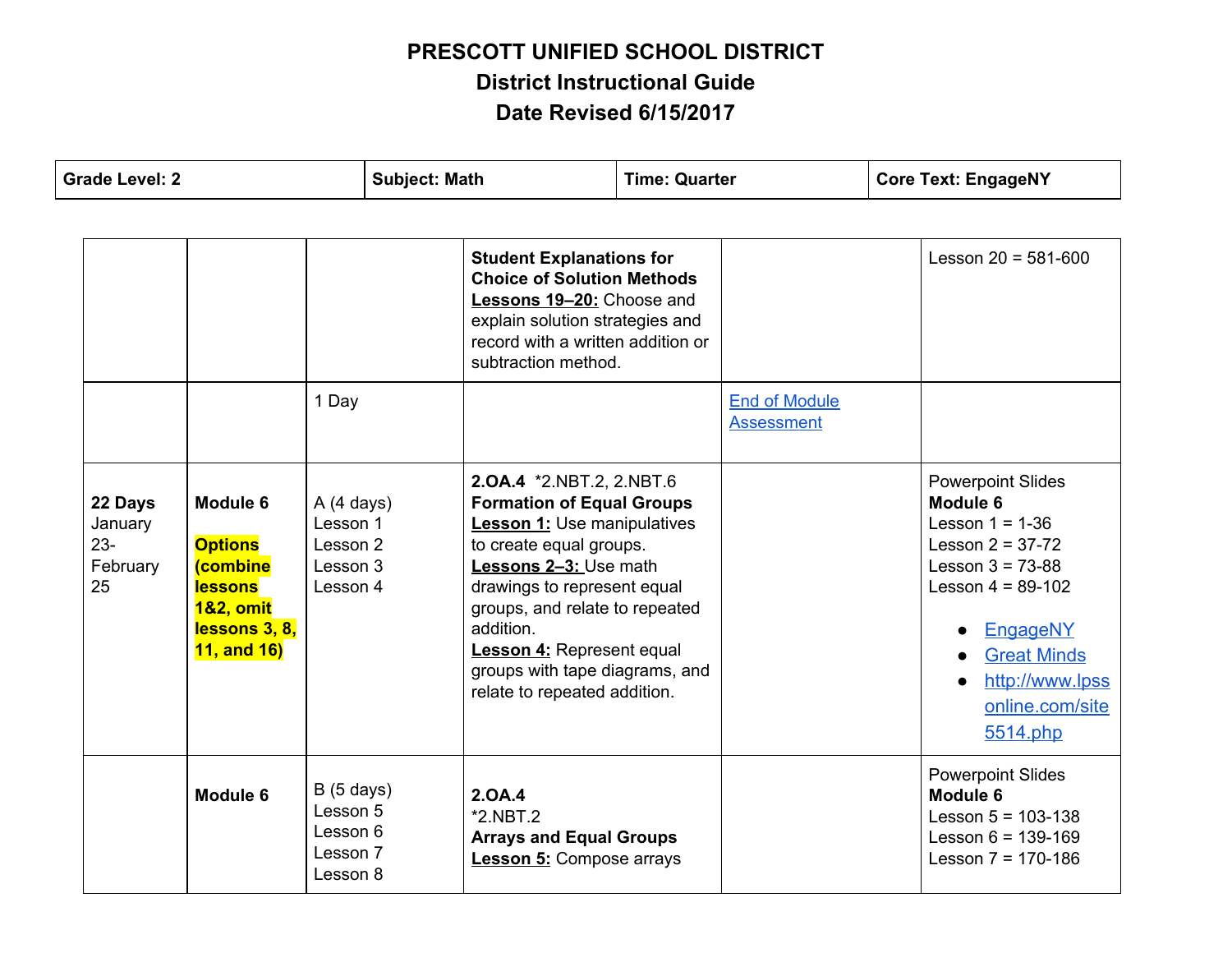| <b>Grade Level: 2</b> | <b>Subject: Math</b>                                                                                                                                                                                                                                                                                                                                                                                                                                    | <b>Time: Quarter</b>                   | <b>Core Text: EngageNY</b>                       |
|-----------------------|---------------------------------------------------------------------------------------------------------------------------------------------------------------------------------------------------------------------------------------------------------------------------------------------------------------------------------------------------------------------------------------------------------------------------------------------------------|----------------------------------------|--------------------------------------------------|
|                       |                                                                                                                                                                                                                                                                                                                                                                                                                                                         |                                        |                                                  |
| Lesson 9              | from rows and columns, and<br>count to find the total using<br>objects.<br><b>Lesson 6:</b> Decompose arrays<br>into rows and columns, and<br>relate to repeated addition.<br><b>Lesson 7: Represent arrays</b><br>and distinguish rows and<br>columns using math drawings.<br><b>Lesson 8:</b> Create arrays using<br>square tiles with gaps.<br><b>Lesson 9: Solve word</b><br>problems involving addition of<br>equal groups in rows and<br>columns. |                                        | Lesson $8 = 187 - 225$<br>Lesson $9 = 226 - 248$ |
| 1 Day                 |                                                                                                                                                                                                                                                                                                                                                                                                                                                         | <b>Mid Module</b><br><b>Assessment</b> |                                                  |

| Grade Level: 2 | <b>Subject: Math</b> | <b>Time: Quarter 4</b> | <b>Core Text: Engage NY</b> |
|----------------|----------------------|------------------------|-----------------------------|
|----------------|----------------------|------------------------|-----------------------------|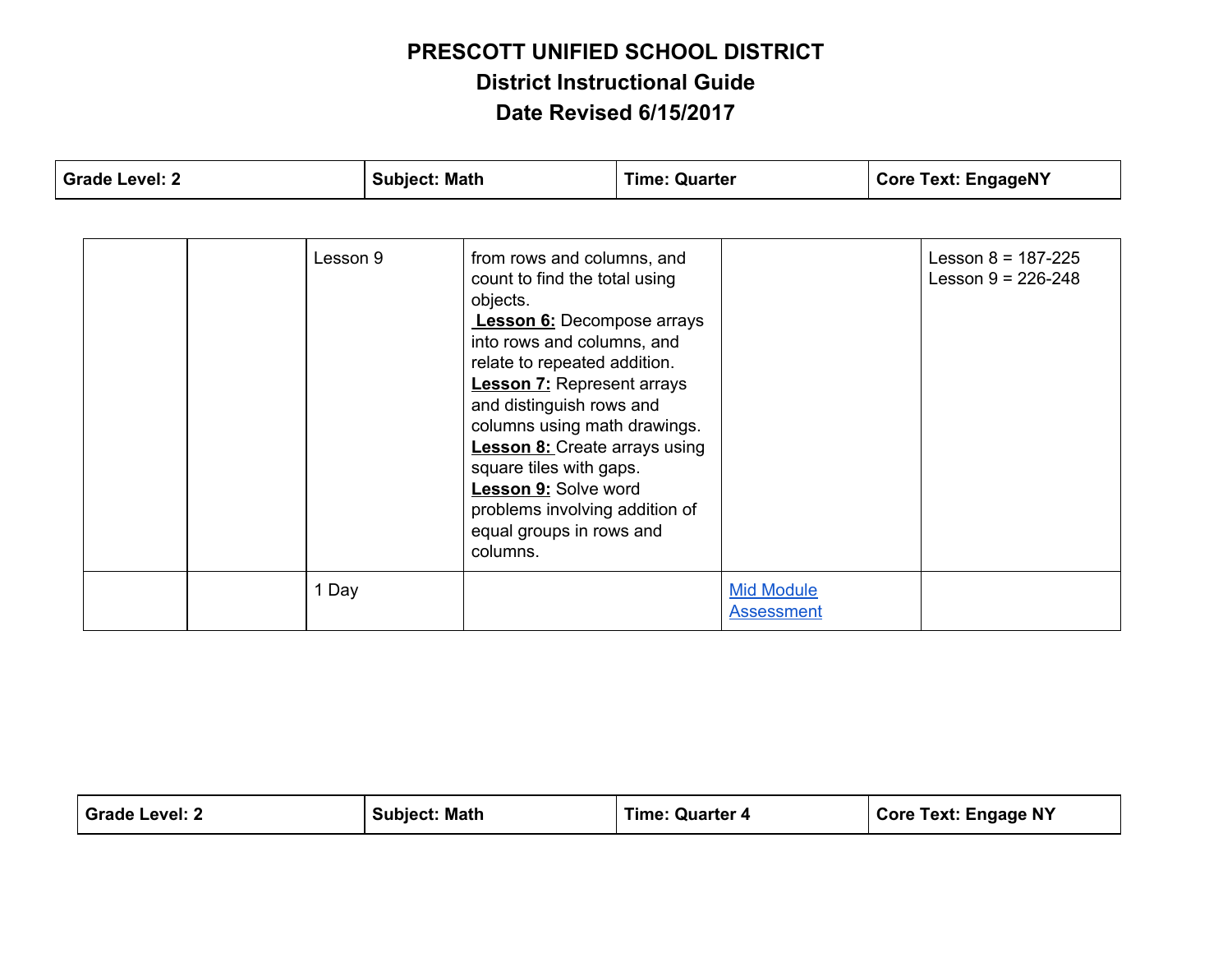| <b>Grade Level: 2</b> |                 |                                                                                                                | <b>Subject: Math</b><br><b>Time: Quarter</b>                                                                                                                                                                                                                                                                                                    |                                                                                                                                                                                                                                                                                                                                                                        |                   | <b>Core Text: EngageNY</b>                                                                                                                                                                                                        |
|-----------------------|-----------------|----------------------------------------------------------------------------------------------------------------|-------------------------------------------------------------------------------------------------------------------------------------------------------------------------------------------------------------------------------------------------------------------------------------------------------------------------------------------------|------------------------------------------------------------------------------------------------------------------------------------------------------------------------------------------------------------------------------------------------------------------------------------------------------------------------------------------------------------------------|-------------------|-----------------------------------------------------------------------------------------------------------------------------------------------------------------------------------------------------------------------------------|
|                       |                 |                                                                                                                |                                                                                                                                                                                                                                                                                                                                                 |                                                                                                                                                                                                                                                                                                                                                                        |                   |                                                                                                                                                                                                                                   |
| <b>Time</b>           | <b>Module</b>   | <b>Topic</b>                                                                                                   | <b>Standards/Skills</b><br><b>*Reinforced Standards</b>                                                                                                                                                                                                                                                                                         |                                                                                                                                                                                                                                                                                                                                                                        | <b>Assessment</b> | <b>Resources</b>                                                                                                                                                                                                                  |
|                       | <b>Module 6</b> | $C(7 \text{ days})$<br>Lesson 10<br>Lesson 11<br>Lesson 12<br>Lesson 13<br>Lesson 14<br>Lesson 15<br>Lesson 16 | 2.0A.4<br>2.G.2<br>Rectangular Arrays as a<br>and Division<br>square tiles.<br>decompose a rectangle.<br>partition a rectangle into<br>same-size squares, and<br>compose arrays with the<br>squares.<br>to partition a rectangle with<br>square tiles, and relate to<br>repeated addition.<br>create designs to develop<br>spatial structuring. | <b>Foundation for Multiplication</b><br>Lessons 10-11: Use square<br>tiles to compose a rectangle,<br>and relate to the array model.<br><b>Lesson 12:</b> Use math drawings<br>to compose a rectangle with<br><b>Lesson 13: Use square tiles to</b><br><b>Lesson 14: Use scissors to</b><br><b>Lesson 15: Use math drawings</b><br><b>Lesson 16:</b> Use grid paper to |                   | <b>Powerpoint Slides</b><br>Module 6<br>Lesson $10 = 249 - 264$<br>Lesson $11 = 265 - 279$<br>Lesson $12 = 280 - 297$<br>Lesson $13 = 298 - 333$<br>Lesson $14 = 334 - 346$<br>Lesson $15 = 347 - 382$<br>Lesson $16 = 383 - 411$ |
|                       | Module 6        | D(4 days)                                                                                                      | 2.0A.3                                                                                                                                                                                                                                                                                                                                          |                                                                                                                                                                                                                                                                                                                                                                        |                   |                                                                                                                                                                                                                                   |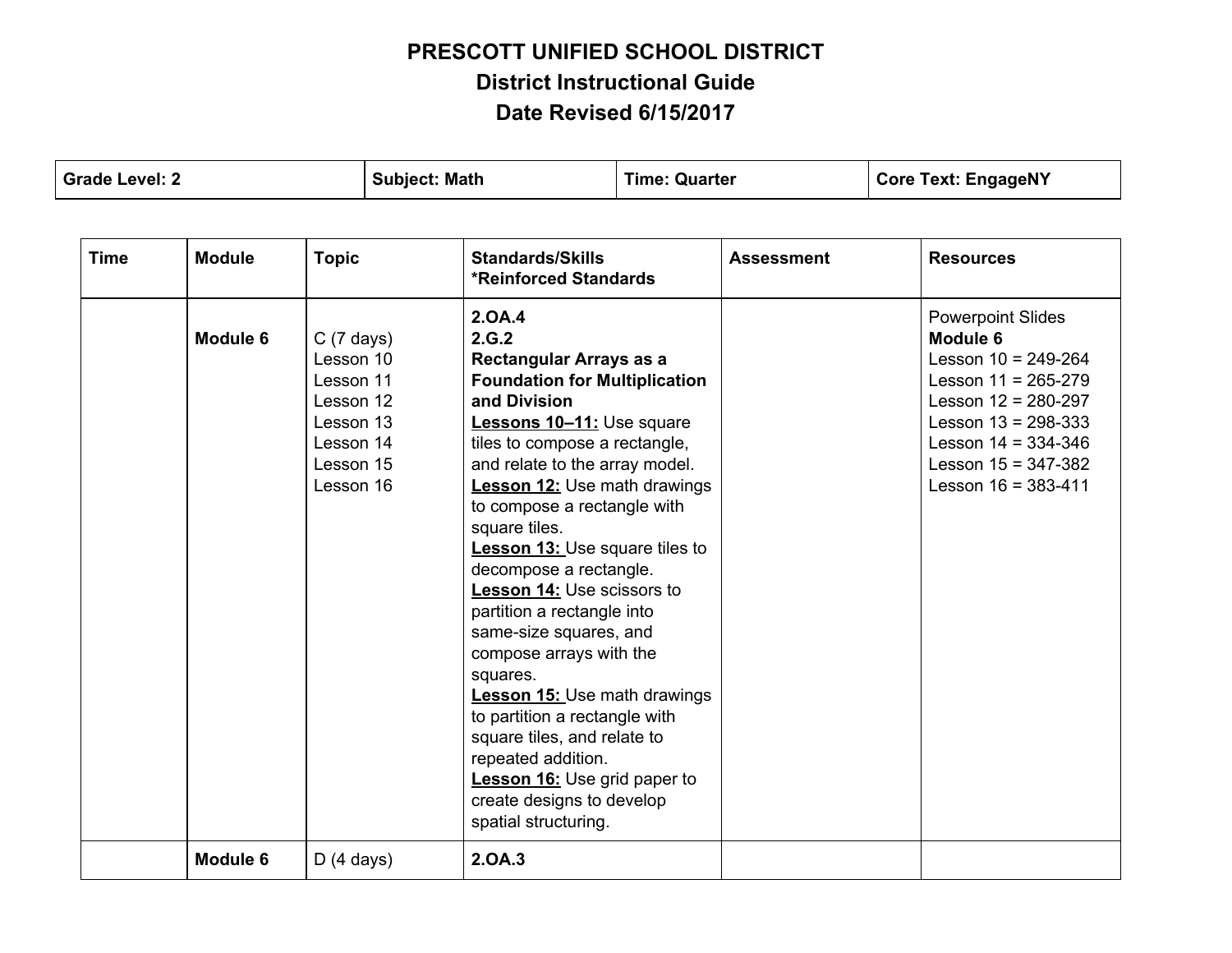| <b>Grade Level: 2</b>               |                                                                                                                 |                                                                       | <b>Subject: Math</b><br><b>Time: Quarter</b>                                                                                                                                                                                                                                                                                                                                                                                                |                                                                                                                                                                                                                                               | <b>Core Text: EngageNY</b> |                                           |                                                                                                                                                  |                                                                                                                                                                            |
|-------------------------------------|-----------------------------------------------------------------------------------------------------------------|-----------------------------------------------------------------------|---------------------------------------------------------------------------------------------------------------------------------------------------------------------------------------------------------------------------------------------------------------------------------------------------------------------------------------------------------------------------------------------------------------------------------------------|-----------------------------------------------------------------------------------------------------------------------------------------------------------------------------------------------------------------------------------------------|----------------------------|-------------------------------------------|--------------------------------------------------------------------------------------------------------------------------------------------------|----------------------------------------------------------------------------------------------------------------------------------------------------------------------------|
|                                     |                                                                                                                 |                                                                       |                                                                                                                                                                                                                                                                                                                                                                                                                                             |                                                                                                                                                                                                                                               |                            |                                           |                                                                                                                                                  |                                                                                                                                                                            |
|                                     | Lesson 17<br>Lesson 18<br>Lesson 19<br>Lesson 20<br>the sums.<br>numbers.                                       |                                                                       | The Meaning of Even and<br><b>Odd Numbers</b><br>Lesson 17: Relate doubles to<br>even numbers, and write<br>number sentences to express<br><b>Lesson 18:</b> Pair objects and<br>skip-count to relate to even<br><b>Lesson 19: Investigate the</b><br>pattern of even numbers: 0, 2,<br>4, 6, and 8 in the ones place,<br>and relate to odd numbers.<br><b>Lesson 20: Use rectangular</b><br>arrays to investigate odd and<br>even numbers. |                                                                                                                                                                                                                                               |                            |                                           | <b>Powerpoint Slides</b><br>Module 6<br>Lesson $17 = 412 - 426$<br>Lesson $18 = 427 - 441$<br>Lesson $19 = 442 - 474$<br>Lesson $20 = 475 - 495$ |                                                                                                                                                                            |
|                                     |                                                                                                                 | 1 Day                                                                 |                                                                                                                                                                                                                                                                                                                                                                                                                                             |                                                                                                                                                                                                                                               |                            | <b>End of Module</b><br><b>Assessment</b> |                                                                                                                                                  |                                                                                                                                                                            |
| 28 Days<br>February<br>26- April 12 | <b>Module 7</b><br><b>Options</b><br><i><b>(combine</b></i><br>182, 384,<br>11&12.<br>14&15, omit<br>lesson 26) | A(5 days)<br>Lesson 1<br>Lesson 2<br>Lesson 3<br>Lesson 4<br>Lesson 5 |                                                                                                                                                                                                                                                                                                                                                                                                                                             | 2.MD.10<br>$*2.MD.6$<br><b>Problem Solving with</b><br><b>Categorical Data</b><br>Lesson 1: Sort and record data<br>into a table using up to four<br>categories; use category counts<br>to solve word problems.<br>Lesson 2: Draw and label a |                            |                                           |                                                                                                                                                  | <b>Powerpoint Slides</b><br>Module 7<br>Lesson $1 = 1-24$<br>Lesson $2 = 25-38$<br>Lesson $3 = 39-53$<br>Lesson $4 = 54-66$<br>Lesson $5 = 67-79$<br>EngageNY<br>$\bullet$ |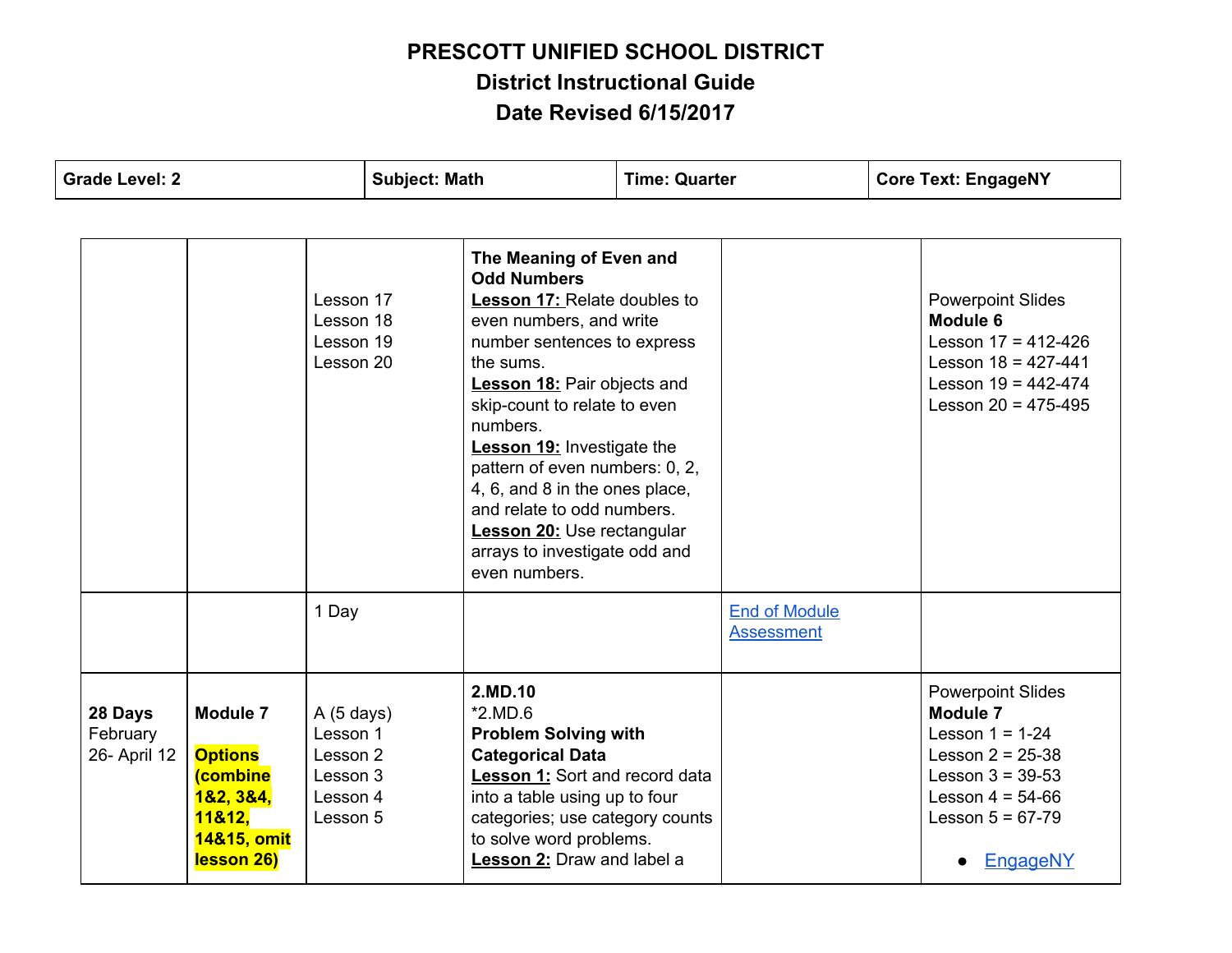| <b>Grade Level: 2</b> | <b>Subject: Math</b>                                                                                                    | <b>Time: Quarter</b>                                                                                                                                                                                                                                                                                                                                                                                                                                                               |  | <b>Core Text: EngageNY</b> |                                                                                                                                                                                                                                                        |
|-----------------------|-------------------------------------------------------------------------------------------------------------------------|------------------------------------------------------------------------------------------------------------------------------------------------------------------------------------------------------------------------------------------------------------------------------------------------------------------------------------------------------------------------------------------------------------------------------------------------------------------------------------|--|----------------------------|--------------------------------------------------------------------------------------------------------------------------------------------------------------------------------------------------------------------------------------------------------|
|                       |                                                                                                                         |                                                                                                                                                                                                                                                                                                                                                                                                                                                                                    |  |                            |                                                                                                                                                                                                                                                        |
|                       |                                                                                                                         | picture graph to represent data<br>with up to four categories.<br><b>Lesson 3: represent, draw and</b><br>label a bar graph to data;<br>relate the count scale to the<br>number line.<br><b>Lesson 4:</b> Draw a bar graph to<br>represent a given data set.<br><b>Lesson 5: Solve word</b><br>problems using data presented<br>in a bar graph.                                                                                                                                    |  |                            | <b>Great Minds</b><br>$\bullet$<br>http://www.lpss<br>online.com/site<br>5514.php                                                                                                                                                                      |
| <b>Module 7</b>       | $B(8 \text{ days})$<br>Lesson 6<br>Lesson 7<br>Lesson 8<br>Lesson 9<br>Lesson 10<br>Lesson 11<br>Lesson 12<br>Lesson 13 | <b>2.NBT.5</b><br>2.MD.8<br>*2.NBT.2, 2.NBT.6<br><b>Problem Solving with Coins</b><br>and Bills<br><b>Lesson 6:</b> Recognize the value<br>of coins and count up to find<br>their total value.<br><b>Lesson 7: Solve word</b><br>problems involving the total<br>value of a group of coins.<br><b>Lesson 8: Solve word</b><br>problems involving the total<br>value of a group of bills.<br>Lesson 9: Solve word<br>problems involving different<br>combinations of coins with the |  |                            | <b>Powerpoint Slides</b><br><b>Module 7</b><br>Lesson $6 = 80-105$<br>Lesson $7 = 106-120$<br>Lesson $8 = 121 - 135$<br>Lesson $9 = 136-151$<br>Lesson $10 = 152 - 169$<br>Lesson $11 = 170-192$<br>Lesson $12 = 193 - 207$<br>Lesson $13 = 208 - 218$ |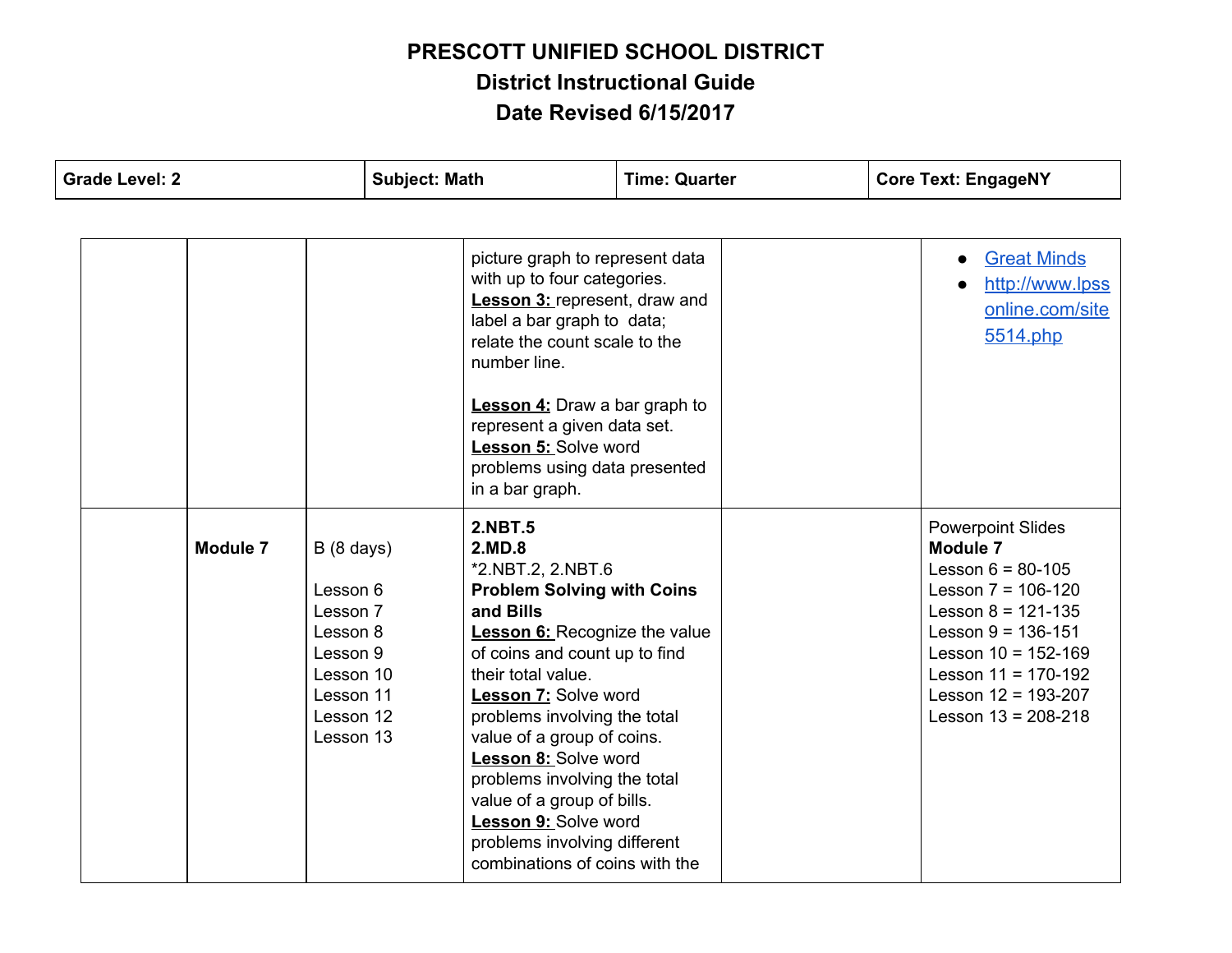| <b>Grade Level: 2</b>                                            | <b>Subject: Math</b>                                                                                                                                                                                                                                                                                                                                                                           | <b>Time: Quarter</b>                   | <b>Core Text: EngageNY</b>                                                        |
|------------------------------------------------------------------|------------------------------------------------------------------------------------------------------------------------------------------------------------------------------------------------------------------------------------------------------------------------------------------------------------------------------------------------------------------------------------------------|----------------------------------------|-----------------------------------------------------------------------------------|
|                                                                  |                                                                                                                                                                                                                                                                                                                                                                                                |                                        |                                                                                   |
|                                                                  | same total value.<br>Lesson 10: Use the fewest<br>number of coins to make a<br>given value.<br>Lesson 11: Use different<br>strategies to make \$1 or make<br>change from \$1.<br>Lesson 12: Solve word<br>problems involving different<br>ways to make change from \$1.<br><b>Lesson 13:</b> Solve two-step<br>word problems involving dollars<br>or cents with totals within \$100<br>or \$1. |                                        |                                                                                   |
| 1 Day                                                            |                                                                                                                                                                                                                                                                                                                                                                                                | <b>Mid Module</b><br><b>Assessment</b> |                                                                                   |
| <b>Module 7</b><br>$C(2 \text{ days})$<br>Lesson 14<br>Lesson 15 | 2.MD.1<br><b>Creating an Inch Ruler</b><br><b>Lesson 14: Connect</b><br>measurement with physical<br>units by using iteration with an<br>inch tile to measure.<br>Lesson 15: Apply concepts to<br>create inch rulers; measure<br>lengths using inch rulers.                                                                                                                                    |                                        | <b>Powerpoint Slides</b><br>Module 7<br>Lesson $14 = 1-19$<br>Lesson $15 = 20-34$ |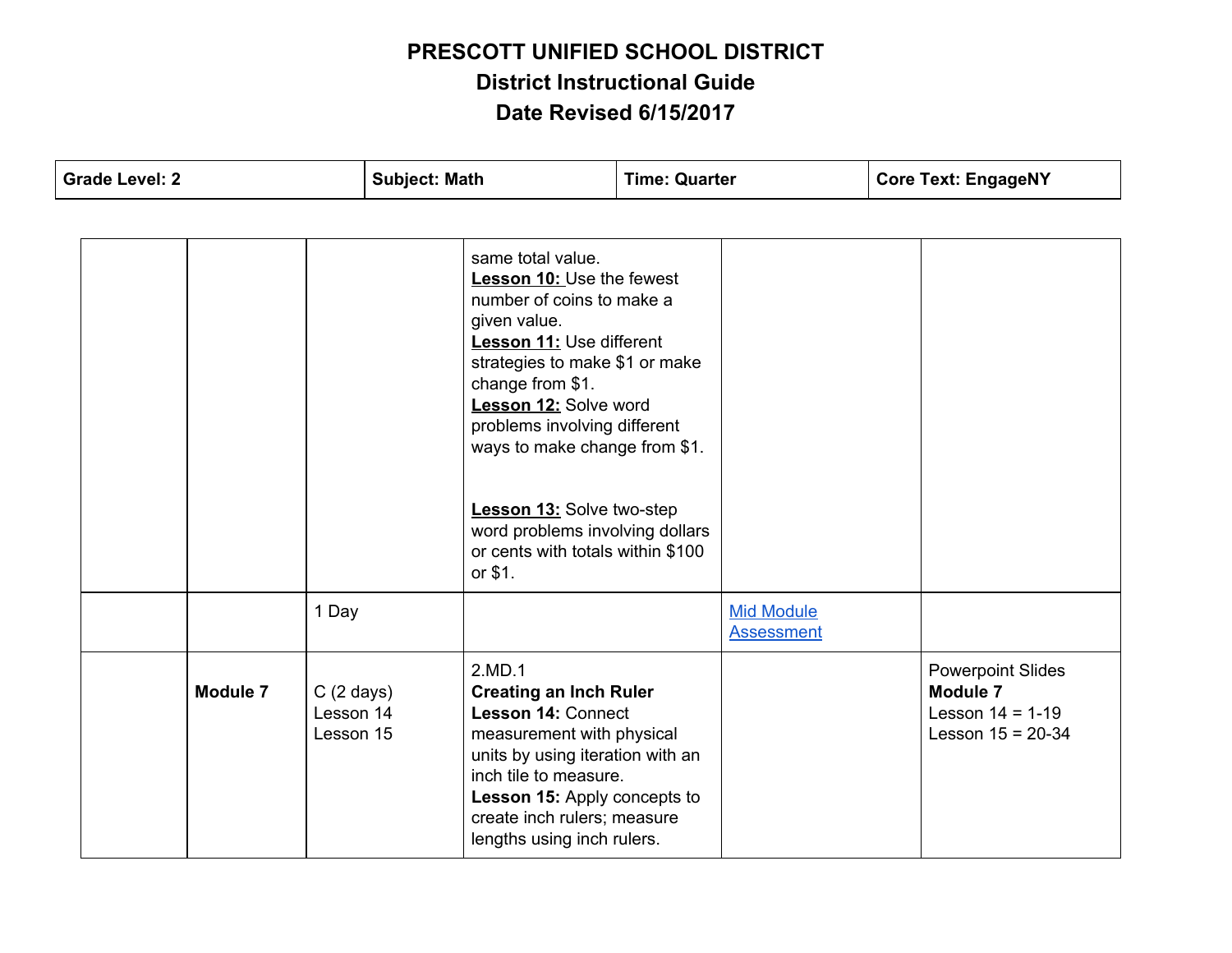| <b>Grade Level: 2</b>                                                     | <b>Subject: Math</b>                                                                                                                                                                                                                                                                                                           | <b>Time: Quarter</b> | <b>Core Text: EngageNY</b>                                                                                                       |  |
|---------------------------------------------------------------------------|--------------------------------------------------------------------------------------------------------------------------------------------------------------------------------------------------------------------------------------------------------------------------------------------------------------------------------|----------------------|----------------------------------------------------------------------------------------------------------------------------------|--|
| Module 7<br>D(4 days)<br>Lesson 16<br>Lesson 17<br>Lesson 18<br>Lesson 19 | 2.MD.1<br>2.MD.2 2.MD.3<br>2.MD.4<br><b>Measuring and Estimating</b><br><b>Length Using Customary and</b><br><b>Metric Units</b><br><b>Lesson 16: Measure various</b><br>objects using inch rulers and<br>yardsticks.<br><b>Lesson 17:</b> Develop estimation<br>strategies by applying prior<br>knowledge of length and using |                      | <b>Powerpoint Slides</b><br>Module 7<br>Lesson $16 = 35-45$<br>Lesson $17 = 46-55$<br>Lesson $18 = 56-65$<br>Lesson $19 = 66-81$ |  |
|                                                                           | mental benchmarks.<br><b>Lesson 18: Measure an object</b><br>twice using different length<br>units and compare; relate<br>measurement to unit size.<br>Lesson 19: Measure to<br>compare the differences in<br>lengths using inches, feet, and<br>yards.                                                                        |                      |                                                                                                                                  |  |
| Module 7<br>E(3 days)<br>Lesson 20<br>Lesson 21<br>Lesson 22              | 2.MD.5<br>2.MD.6<br>*2.NBT.2, 2.NBT.4, 2.NBT.5<br><b>Problem Solving with</b><br><b>Customary and Metric Units</b><br><b>Lesson 20:</b> Solve two-digit<br>addition and subtraction word<br>problems involving length by                                                                                                       |                      | <b>Powerpoint Slides</b><br><b>Module 7</b><br>Lesson $20 = 82-97$<br>Lesson $21 = 98-118$<br>Lesson $22 = 119-141$              |  |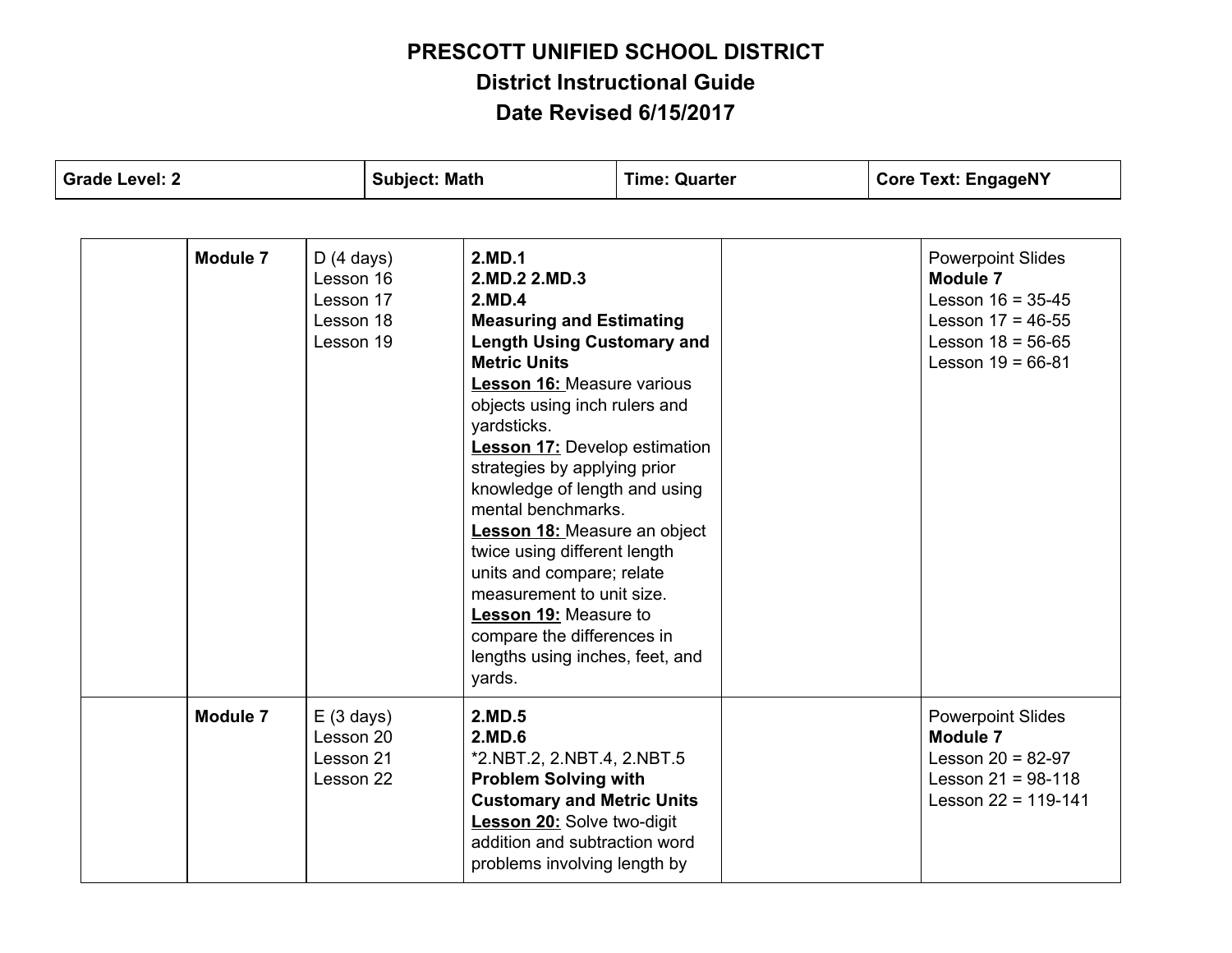| <b>Grade Level: 2</b> |  | <b>Subject: Math</b> |                                                               | <b>Time: Quarter</b> |                                                                                                                                                                                                                                                                                                                                                                                                                                                                             | <b>Core Text: EngageNY</b> |  |  |                                                                                                                                                     |
|-----------------------|--|----------------------|---------------------------------------------------------------|----------------------|-----------------------------------------------------------------------------------------------------------------------------------------------------------------------------------------------------------------------------------------------------------------------------------------------------------------------------------------------------------------------------------------------------------------------------------------------------------------------------|----------------------------|--|--|-----------------------------------------------------------------------------------------------------------------------------------------------------|
|                       |  |                      |                                                               |                      |                                                                                                                                                                                                                                                                                                                                                                                                                                                                             |                            |  |  |                                                                                                                                                     |
|                       |  |                      |                                                               |                      | using tape diagrams and writing<br>equations to represent the<br>problem.<br><b>Lesson 21:</b> Identify unknown<br>numbers on a number line<br>diagram by using the distance<br>between numbers and<br>reference points.<br><b>Lesson 22: Represent two-digit</b><br>sums and differences involving<br>length by using the ruler as a<br>number line                                                                                                                        |                            |  |  |                                                                                                                                                     |
|                       |  | Module 7             | F(4 days)<br>Lesson 23<br>Lesson 24<br>Lesson 25<br>Lesson 26 |                      | 2.MD.6<br>2.MD.9<br>*2.MD.1, 2.MD.5<br><b>Displaying Measurement</b><br><b>Data</b><br><b>Lesson 23: Collect and record</b><br>measurement data in a table;<br>answer questions and<br>summarize the data set.<br><b>Lesson 24:</b> Draw a line plot to<br>represent the measurement<br>data; relate the measurement<br>scale to the number line.<br>Lessons 25-26: Draw a line<br>plot to represent a given data<br>set; answer questions and draw<br>conclusions based on |                            |  |  | <b>Powerpoint Slides</b><br><b>Module 7</b><br>Lesson $23 = 142 - 157$<br>Lesson $24 = 158-177$<br>Lesson $25 = 178-188$<br>Lesson $26 = 189 - 229$ |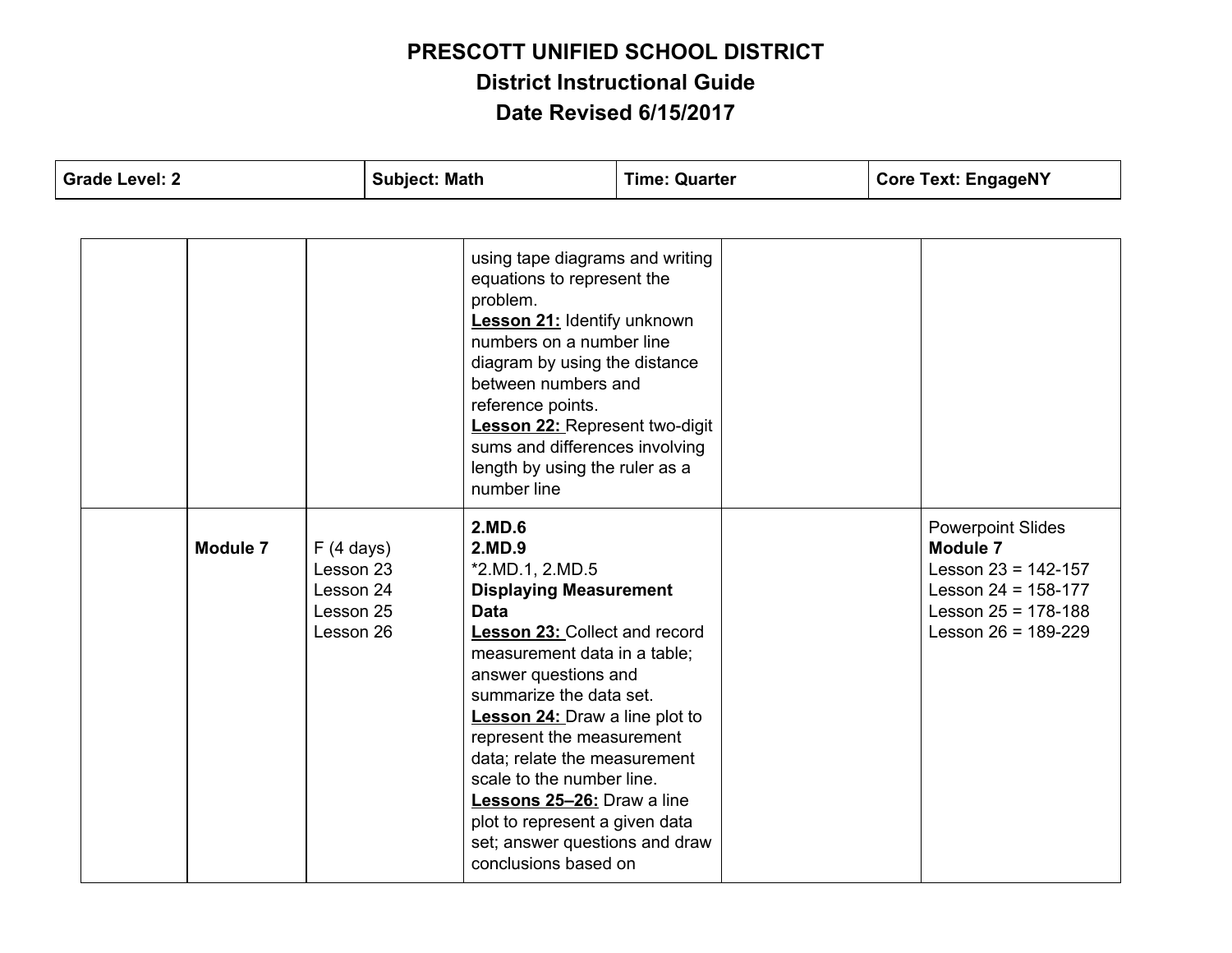**Grade Level: 2 Subject: Math Time: Quarter Core Text: EngageNY**

|                                |                                                                   |                                                                       | measurement data.                                                                                                                                                                                                                                                                                                                                                                                                                                                                                                                                                                                                                                                          |                                           |                                                                                                                                                                                                                                                                        |
|--------------------------------|-------------------------------------------------------------------|-----------------------------------------------------------------------|----------------------------------------------------------------------------------------------------------------------------------------------------------------------------------------------------------------------------------------------------------------------------------------------------------------------------------------------------------------------------------------------------------------------------------------------------------------------------------------------------------------------------------------------------------------------------------------------------------------------------------------------------------------------------|-------------------------------------------|------------------------------------------------------------------------------------------------------------------------------------------------------------------------------------------------------------------------------------------------------------------------|
|                                |                                                                   | 1 Day                                                                 |                                                                                                                                                                                                                                                                                                                                                                                                                                                                                                                                                                                                                                                                            | <b>End of Module</b><br><b>Assessment</b> |                                                                                                                                                                                                                                                                        |
| 18 Days<br>April 15-<br>May 10 | Module 8<br><b>Options</b><br><b>(combine</b><br><b>9&amp;10)</b> | A(5 days)<br>Lesson 1<br>Lesson 2<br>Lesson 3<br>Lesson 4<br>Lesson 5 | 2.G.1<br>$*2.MD.1$<br><b>Attributes of Geometric</b><br><b>Shapes</b><br><b>Lesson 1: Describe</b><br>two-dimensional shapes based<br>on attributes.<br><b>Lesson 2: Build, identify, and</b><br>analyze two-dimensional<br>shapes with specified<br>attributes.<br><b>Lesson 3: Use attributes to</b><br>draw different polygons<br>including triangles,<br>quadrilaterals, pentagons, and<br>hexagons.<br><b>Lesson 4: Use attributes to</b><br>identify and draw different<br>quadrilaterals including<br>rectangles, rhombuses,<br>parallelograms, and trapezoids.<br><b>Lesson 5:</b> Relate the square to<br>the cube, and describe the<br>cube based on attributes. |                                           | <b>Powerpoint Slides</b><br>Module 8<br>Lesson $1 = 1-32$<br>Lesson $2 = 33-67$<br>Lesson $3 = 68-91$<br>Lesson $4 = 92 - 117$<br>Lesson $5 = 118 - 140$<br>EngageNY<br>$\bullet$<br><b>Great Minds</b><br>$\bullet$<br>http://www.lpss<br>online.com/site<br>5514.php |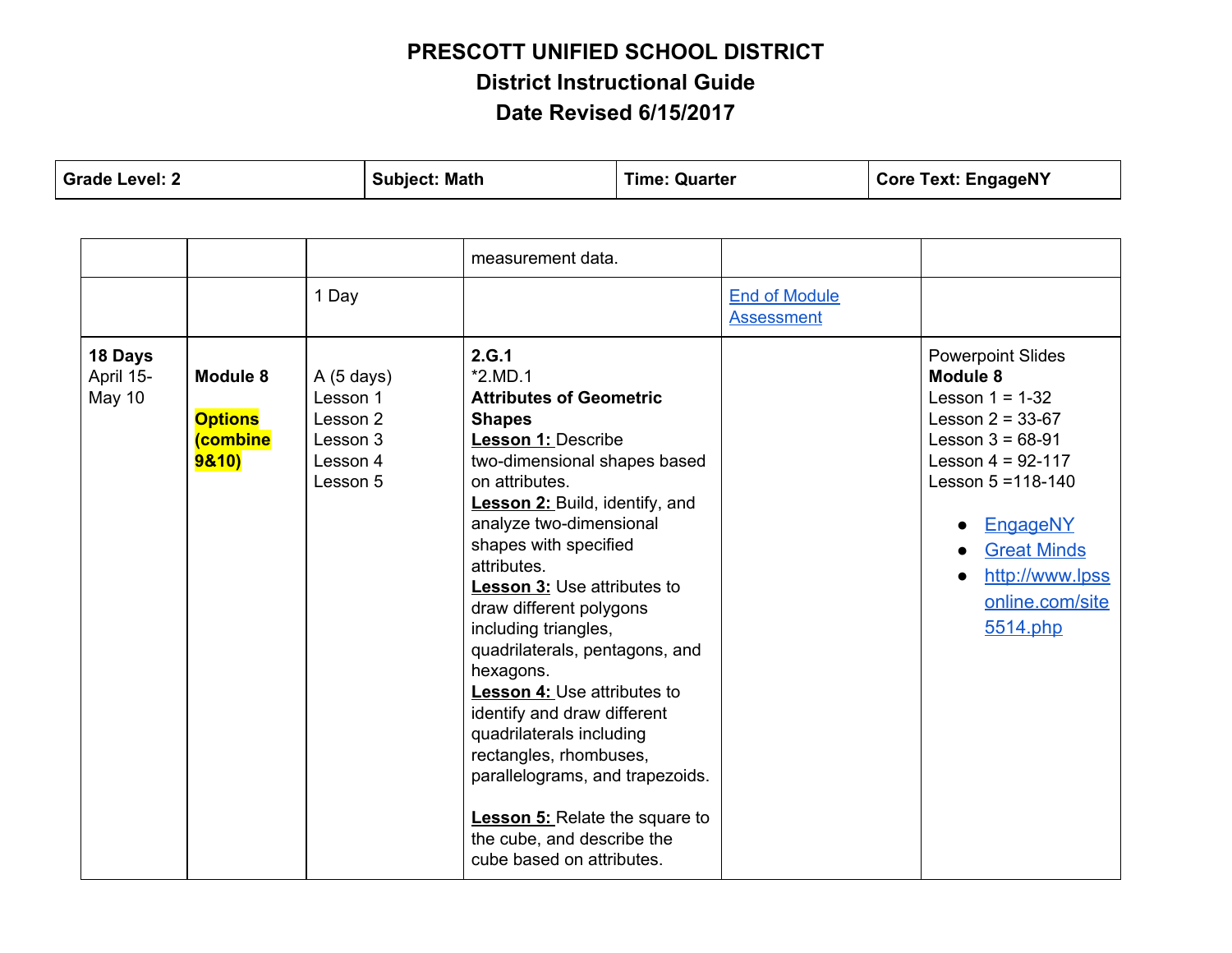| <b>Grade Level: 2</b> |          | <b>Subject: Math</b>                                                   |  | <b>Time: Quarter</b>                                                                                                                                                                                                                                                                                                                                                                                                                                  |  | <b>Core Text: EngageNY</b>             |  |                                                                                                                                               |
|-----------------------|----------|------------------------------------------------------------------------|--|-------------------------------------------------------------------------------------------------------------------------------------------------------------------------------------------------------------------------------------------------------------------------------------------------------------------------------------------------------------------------------------------------------------------------------------------------------|--|----------------------------------------|--|-----------------------------------------------------------------------------------------------------------------------------------------------|
|                       |          |                                                                        |  |                                                                                                                                                                                                                                                                                                                                                                                                                                                       |  |                                        |  |                                                                                                                                               |
|                       | Module 8 | B(3 days)<br>Lesson 6<br>Lesson 7<br>Lesson 8                          |  | 2.G.3<br>$*2.G.1$<br><b>Composite Shapes and</b><br><b>Fraction Concepts</b><br><b>Lesson 6:</b> Combine shapes to<br>create a composite shape;<br>create a new shape from<br>composite shapes.<br><b>Lessons 7-8:</b> Interpret equal<br>shares in composite shapes as<br>halves, thirds, and fourths.                                                                                                                                               |  |                                        |  | <b>Powerpoint Slides</b><br><b>Module 8</b><br>Lesson $6 = 141 - 170$<br>Lesson $7 = 171-194$<br>Lesson $8 = 195-222$                         |
|                       |          | 1 Day                                                                  |  |                                                                                                                                                                                                                                                                                                                                                                                                                                                       |  | <b>Mid Module</b><br><b>Assessment</b> |  |                                                                                                                                               |
|                       | Module 8 | $C(4 \text{ days})$<br>Lesson 9<br>Lesson 10<br>Lesson 11<br>Lesson 12 |  | 2.G.3<br>$*2.G.1$<br><b>Halves, Thirds, and Fourths</b><br>of Circles and Rectangles<br><b>Lessons 9-10:</b> Partition circles<br>and rectangles into equal parts,<br>and describe those parts as<br>halves, thirds, or fourths.<br>Lesson 11: Describe a whole<br>by the number of equal parts<br>including 2 halves, 3 thirds, and<br>4 fourths.<br><b>Lesson 12: Recognize that</b><br>equal parts of an identical<br>rectangle can have different |  |                                        |  | <b>Powerpoint Slides</b><br>Module 8<br>Lesson $9 = 223 - 247$<br>Lesson $10 = 248-279$<br>Lesson $11 = 280 - 302$<br>Lesson $12 = 303 - 322$ |